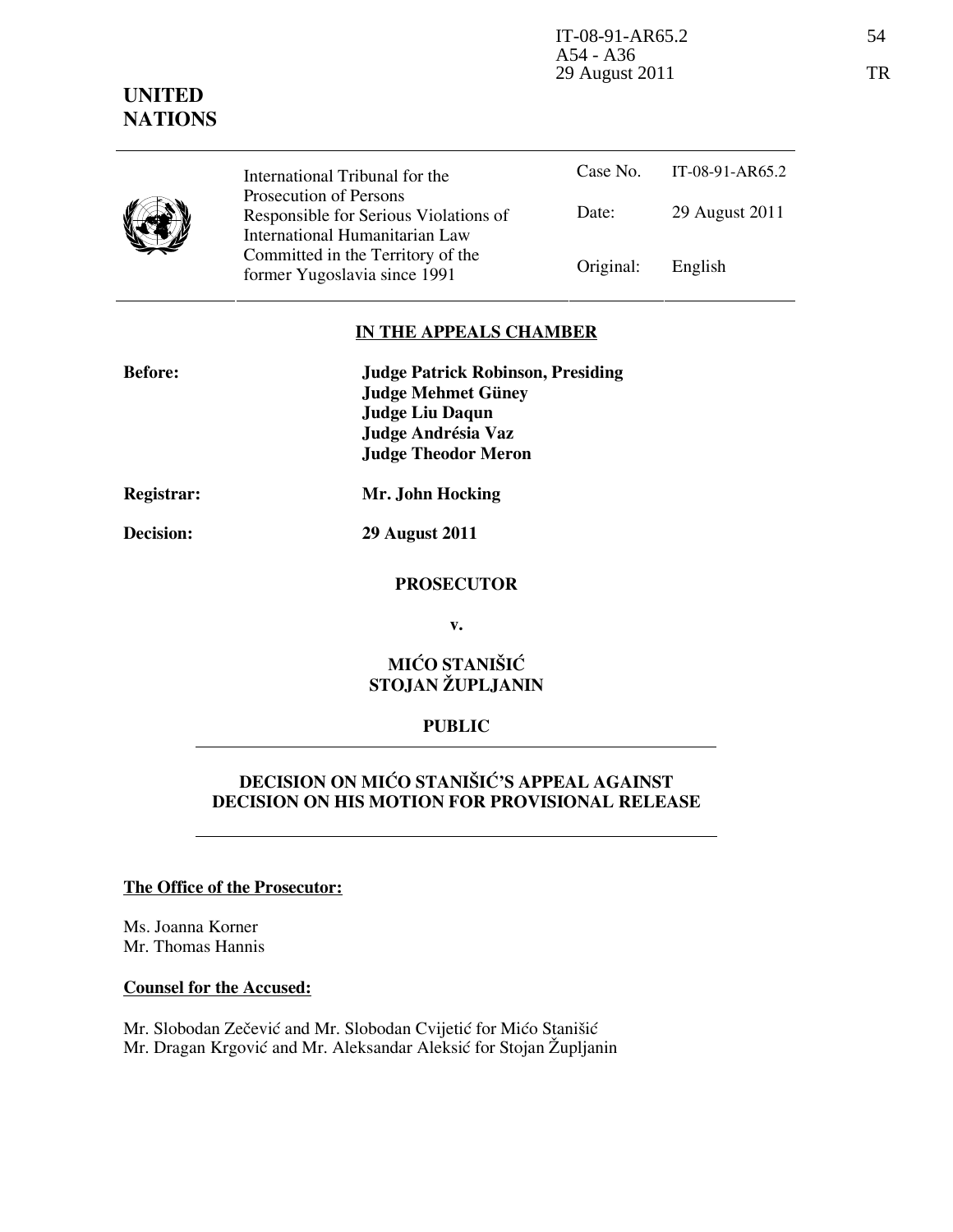1. The Appeals Chamber of the International Tribunal for the Prosecution of Persons Responsible for Serious Violations of International Humanitarian Law Committed in the Territory of the former Yugoslavia since 1991 ("Appeals Chamber" and "Tribunal", respectively) is seised of "Mr. Mićo Stanišić's Appeal Against the Decision Denying Mićo Stanišić's Request for Provisional Release During the Upcoming Summer Court Recess", filed by Counsel for Mr. Stanišić on 1 July 2011 ("Appeal"), against a decision rendered by Trial Chamber II of the Tribunal ("Trial Chamber") on 29 June 2011, which denied Mr. Stanišić's application for provisional release.<sup>1</sup> The Office of the Prosecutor ("Prosecution") filed its response on 8 July 2011.<sup>2</sup> Mr. Stanišić did not file a reply.

### I. BACKGROUND

2. On 2 June 2011, Mr. Stanišić filed a motion requesting that the Trial Chamber grant him provisional release to the Republic of Serbia for the period of the summer recess in order to assist in the preparation of his defence case ("Motion"). $3$ 

3. On 29 June 2011, the Trial Chamber issued the Impugned Decision, in which it denied the Motion.<sup>4</sup> The Impugned Decision found that Mr. Stanišić was not a threat to witnesses, victims, or any other person associated with the case and would return to detention should he be provisionally released.<sup>5</sup> It held that the rationale for provisional release advanced by Mr. Stanišić, namely, the need to assist in the preparation of his defence case,<sup>6</sup> was not a practical advantage at this point in the proceedings, as the defence case was in its concluding stages.<sup>7</sup> In light of the fact that Mr. Stanišić did not advance any serious and sufficiently compelling humanitarian reasons in favour of his request for provisional release,  $8$  the Trial Chamber opined that, "only due to the overriding effect of Appeals Chamber precedent, of which the Trial Chamber is cognisant, […] the Motion [had to] be denied for lack of 'compelling humanitarian grounds'."<sup>9</sup>

 $\frac{1}{1}$  Prosecutor v. Mićo Stanišić and Stojan Župljanin, Case No. IT-08-91-T, Decision Denying Mićo Stanišić's Request for Provisional Release During the Upcoming Summer Court Recess, 29 June 2011 ("Impugned Decision"), para. 38. 2 Prosecution's Response to Mićo Stanišić's Appeal Against the Decision Denying Mićo Stanišić's Request for

Provisional Release During the Upcoming Summer Court Recess, 8 July 2011 ("Response").

<sup>3</sup> Prosecutor v. Mićo Stanišić and Stojan Župljanin, Case No. IT-08-91-T, Mr. Stanišić's Motion for Provisional Release During the Upcoming Summer Court Recess (public with confidential annexes), 2 June 2011 ("Motion"), paras 1-2, 10(g).

<sup>4</sup> Impugned Decision, para. 38. 5

Impugned Decision, paras 33-37. 6

See Motion, para.  $10(g)$ . 7

Impugned Decision, paras 31-32. 8

See Impugned Decision, paras 31-32, 37. 9

Impugned Decision, para. 37.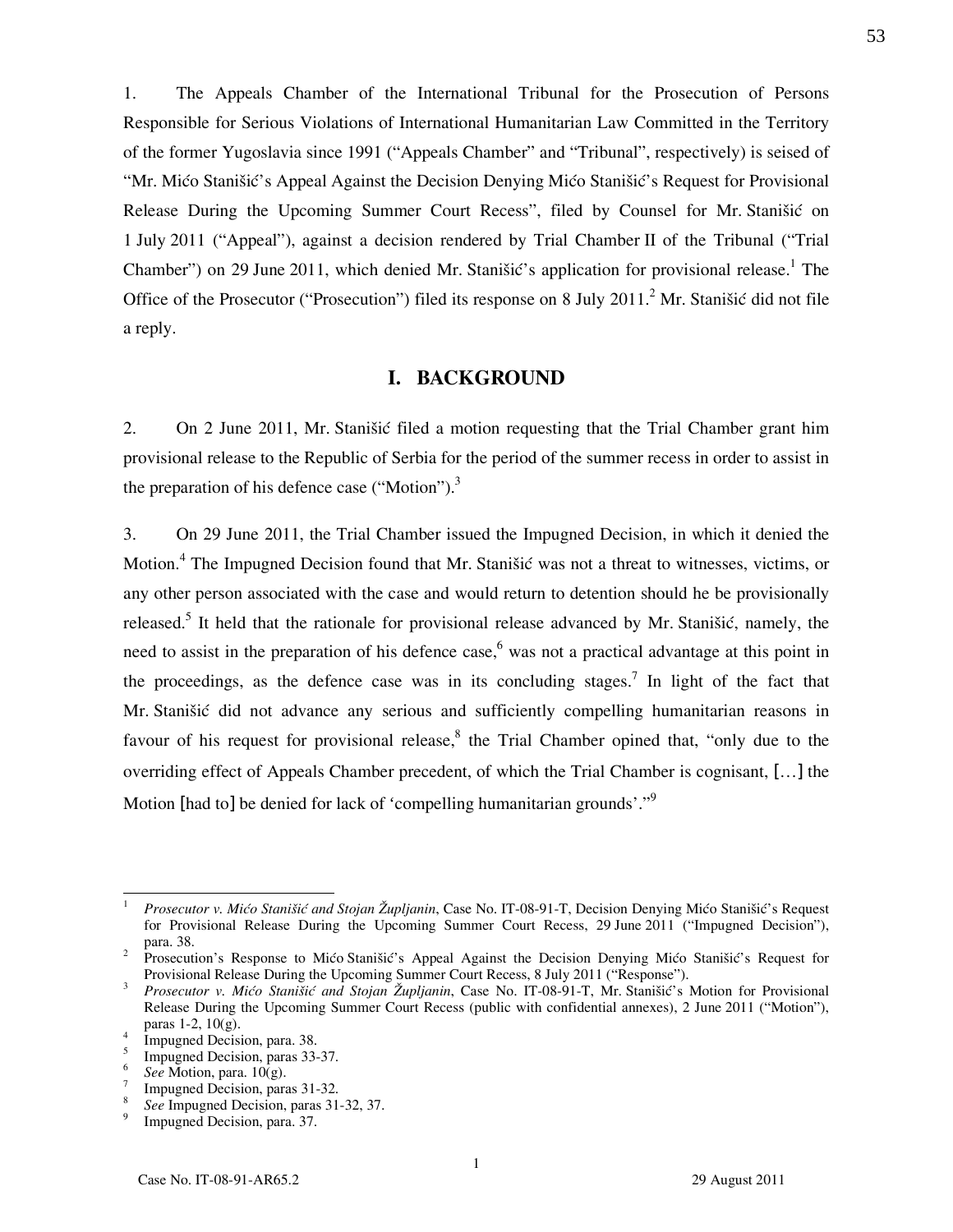4. On 22 July 2011, Mr. Stanišić's supplemental submission requesting that the period of his provisional release, should his Appeal be granted, be extended to 30 August 2011 to account for a change in the scheduling of trial proceedings was filed ("Supplemental Submission").<sup>10</sup> In its response to the Supplemental Submission, the Prosecution maintained its objection to Mr. Stanišić's request for provisional release, but did not object to an extension of the period of provisional release in the event that Mr. Stanišić's request should be granted.<sup>11</sup>

5. During the summer recess, the Duty Judge became seised of the Appeal.<sup>12</sup> The Duty Judge declared, however, that, "in the specific circumstances of Mr. Stanišić's Appeal," he, as Duty Judge, "lack[ed] competence to decide the matter"<sup>13</sup> because the matter was neither urgent nor otherwise appropriate to deal with within the meaning of Rule 28 of the Tribunal's Rules of Procedure and Evidence ("Rules").<sup>14</sup>

#### II. STANDARD OF REVIEW

6. The Appeals Chamber recalls that an interlocutory appeal is not a de novo review of the Trial Chamber's decision.<sup>15</sup> The Appeals Chamber has previously held that a decision on provisional release by the Trial Chamber under Rule 65 of the Rules is a discretionary one.<sup>16</sup> Accordingly, the relevant inquiry is not whether the Appeals Chamber agrees with that discretionary decision, but rather whether the Trial Chamber has correctly exercised its discretion in reaching that decision. $17$ 

7. In order to successfully challenge a discretionary decision on provisional release, a party must demonstrate that the Trial Chamber has committed a "discernible error".<sup>18</sup> The Appeals Chamber will only overturn a Trial Chamber's decision on provisional release where it is found to be: (i) based on an incorrect interpretation of governing law; (ii) based on a patently incorrect conclusion of fact; or (iii) so unfair or unreasonable as to constitute an abuse of the Trial Chamber's

 $\overline{a}$ 

<sup>10</sup> Supplemental Submission to Mr. Stanišić's Motion for Provisional Release During the Upcoming Summer Court Recess, 22 July 2011 ("Supplemental Submission"), paras 2-3.

<sup>&</sup>lt;sup>11</sup> Prosecutor v. Mićo Stanišić and Stojan Župljanin, Case No. IT-08-91-T, Prosecution's Response to Stanišić's Supplemental Submission to Motion for Provisional Release During the Upcoming Court Recess, 22 July 2011, para. 2.

<sup>&</sup>lt;sup>12</sup> Decision on Competence of Duty Judge Pursuant to Rule 28, 29 July 2011 ("Decision of the Duty Judge").

<sup>&</sup>lt;sup>13</sup> Decision of the Duty Judge, para. 14.

<sup>&</sup>lt;sup>14</sup> Decision of the Duty Judge, para. 13.<br><sup>15</sup> See a.g. *Prosecutor v. Ladvante Pri* 

<sup>15</sup> See, e.g., Prosecutor v. Jadranko Prlić et al., Case No. IT-04-74-AR65.25, Decision on Slobodan Praljak's Appeal Against Decision on His Motion for Provisional Release, 10 June 2011 ("Praljak Decision"), para. 3; Prosecutor v. Jadranko Prlić et al., Case No. IT-04-74-AR65.24, Decision on Jadranko Prlić's Appeal Against the Trial Chamber Decision on His Motion for Provisional Release, 8 June 2011 ("Prlić Decision"), para. 3.

<sup>16</sup> See, e.g., Praljak Decision, para. 3; Prlić Decision, para. 3.

<sup>17</sup> See, e.g., Praljak Decision, para. 3; Prlić Decision, para. 3.

<sup>18</sup> See, e.g., Praljak Decision, para. 4; Prlić Decision, para. 4.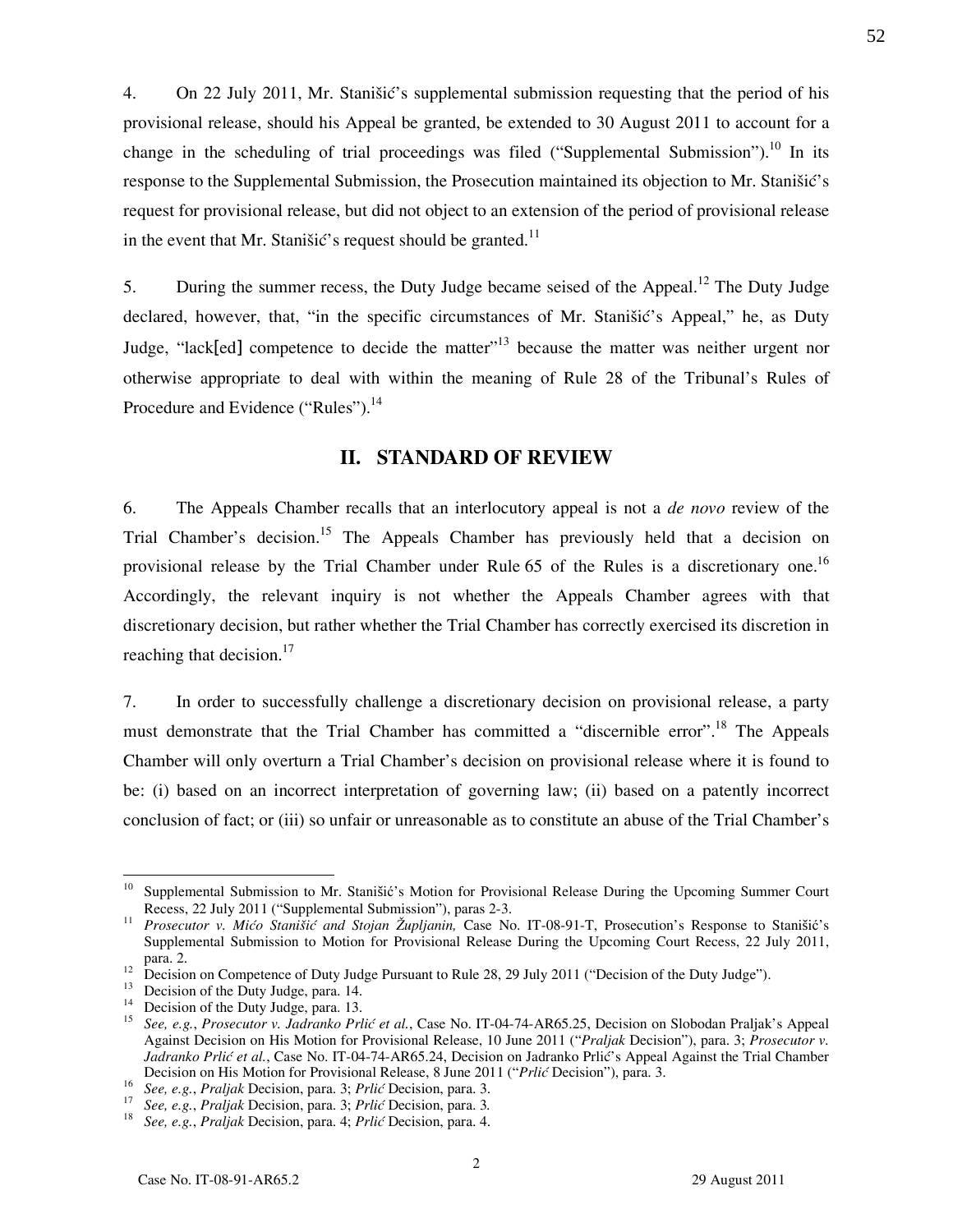discretion.<sup>19</sup> The Appeals Chamber will also consider whether the Trial Chamber has given weight to extraneous or irrelevant considerations or has failed to give weight or sufficient weight to relevant considerations in reaching its decision.<sup>20</sup>

#### III. APPLICABLE LAW

8. Under Rule 65(B) of the Rules, a Trial Chamber may grant provisional release only if it is satisfied that, if released, the accused will appear for trial and will not pose a danger to any victim, witness, or other person, and after having given both the host country and the State to which the accused seeks to be released the opportunity to be heard.<sup>21</sup>

9. In deciding whether the requirements of Rule 65(B) of the Rules have been met, a Trial Chamber must consider all of those relevant factors which a reasonable Trial Chamber would have been expected to take into account before coming to a decision. It must then provide a reasoned opinion indicating its view on those relevant factors.<sup>22</sup> What these relevant factors are, as well as the weight to be accorded to them, depends upon the particular circumstances of each case.<sup>23</sup> This is because decisions on motions for provisional release are fact-intensive and cases are considered on an individual basis in light of the particular circumstances of the individual accused.<sup>24</sup> The Trial Chamber is required to assess these circumstances not only as they exist at the time when it reaches its decision on provisional release but also, as much as can be foreseen, at the time the accused is expected to return to the Tribunal.<sup>25</sup> Finally, an application for provisional release brought at a late stage of the proceedings, and in particular at the close of the Prosecution case, should only be granted if serious and sufficiently compelling humanitarian reasons exist.<sup>26</sup>

## IV. ARGUMENTS OF THE PARTIES

10. Mr. Stanišić asserts that the Trial Chamber: (i) found that he met all of the criteria under Rule 65(B) of the Rules; and (ii) indicated that the Motion was only denied due to the overriding effect of the Appeals Chamber's jurisprudence requiring that compelling humanitarian grounds be established before provisional release is granted in the late stages of a trial.<sup>27</sup> Mr. Stanišić submits that Appeals Chamber jurisprudence regarding the compelling humanitarian reasons requirement is

 $\overline{a}$ 

<sup>19</sup> See, e.g., Praljak Decision, para. 4; Prlić Decision, para. 4.

<sup>&</sup>lt;sup>20</sup> See, e.g., Praljak Decision, para. 4; Prlić Decision, para. 4.

<sup>&</sup>lt;sup>21</sup> See, e.g., Praljak Decision, para. 5; Prlić Decision, para. 5.

 $22$  See, e.g., Praljak Decision, para. 6; Prlić Decision, para. 6.

 $2^3$  See, e.g., Praljak Decision, para. 6; Prlić Decision, para. 6.

 $24$  See, e.g., Praljak Decision, para. 6; Prlić Decision, para. 6.

 $25$  See, e.g., Praljak Decision, para. 6; Prlić Decision, para. 6.

<sup>&</sup>lt;sup>26</sup> See, e.g., Praljak Decision, para. 6; Prlić Decision, para. 6.

 $27$  Appeal, paras 4-6.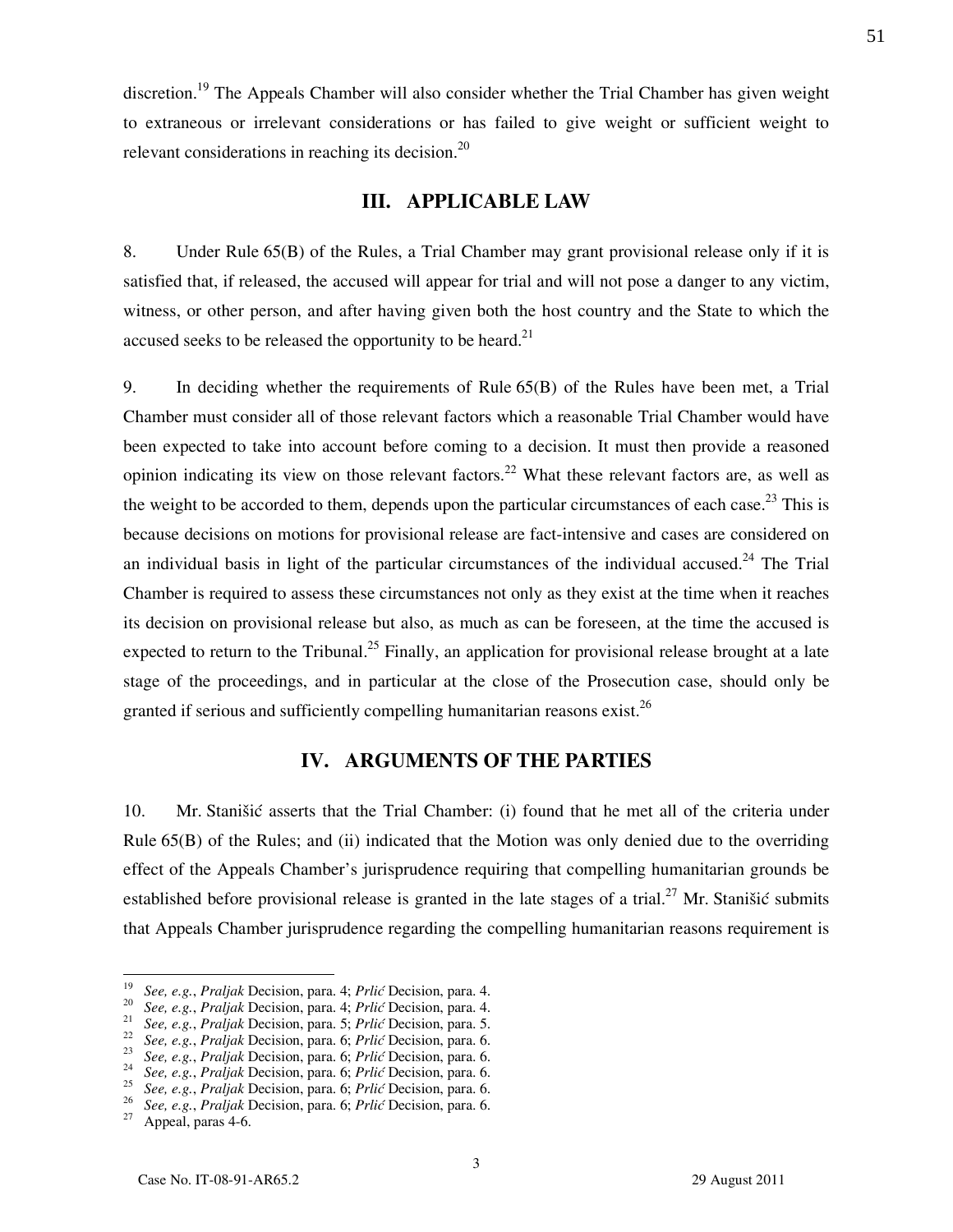conflicting<sup>28</sup> and asserts that there are cogent reasons for the Appeals Chamber to depart from its previous case law and discard this requirement. $^{29}$ 

11. The Prosecution responds that the Appeals Chamber's jurisprudence on the compelling humanitarian grounds requirement for granting provisional release is not conflicting and is well established.<sup>30</sup> It argues that there are compelling reasons to circumscribe a Trial Chamber's discretion to grant provisional release after the close of the Prosecution's case, which are consistent with internationally applicable legal standards for provisional release.<sup>31</sup> It therefore urges the Appeals Chamber to dismiss the Appeal. $32$ 

## V. DISCUSSION

12. The Appeals Chamber notes that the Appeal is exclusively based on the arguments that the Appeals Chamber case-law on the serious and sufficiently compelling humanitarian reasons requirement is conflicting and that there are cogent reasons to depart from the jurisprudence regarding this standard.<sup>33</sup> However, Mr. Stanišić does not challenge the Trial Chamber's finding that he failed to advance any serious and sufficiently compelling humanitarian reasons that would justify his provisional release.<sup>34</sup>

13. The Appeals Chamber recalls that since the Petković Decision of 21 April 2008, it has repeatedly affirmed, by majority, the "serious and sufficiently compelling humanitarian reasons requirement" for granting provisional release at a late stage of trial proceedings, in particular after the close of the Prosecution case.<sup>35</sup> In the absence of cogent reasons to depart from its wellestablished jurisprudence, and given the narrow focus of the Appeal, there is no basis to overturn the Impugned Decision. Accordingly, the Appeals Chamber need not consider the Supplemental Submission.

 $\overline{a}$ 

 $\frac{28}{29}$  Appeal, paras 7, 9-10.

Appeal, paras 11-15.

 $rac{30}{31}$  Response, paras 12-15.<br>Response, paras 16-22.

Response, paras 16-22.

 $\frac{32}{33}$  Response, para. 34.

Appeal, paras 7-15.

<sup>34</sup> See Appeal; see also Impugned Decision, paras 31-32, 37.

<sup>35</sup> Prosecutor v. Jadranko Prlić et al., Case No. IT-04-74-AR65.7, Decision on "Prosecution's Appeal from D*é*cision relative *à* la demande de mise en libert*é* provisoire de l'Accus*é* Petković Dated 31 March 2008," 21 April 2008, para. 17; see also, e.g., Praljak Decision, para. 9; Prlić Decision, para. 9.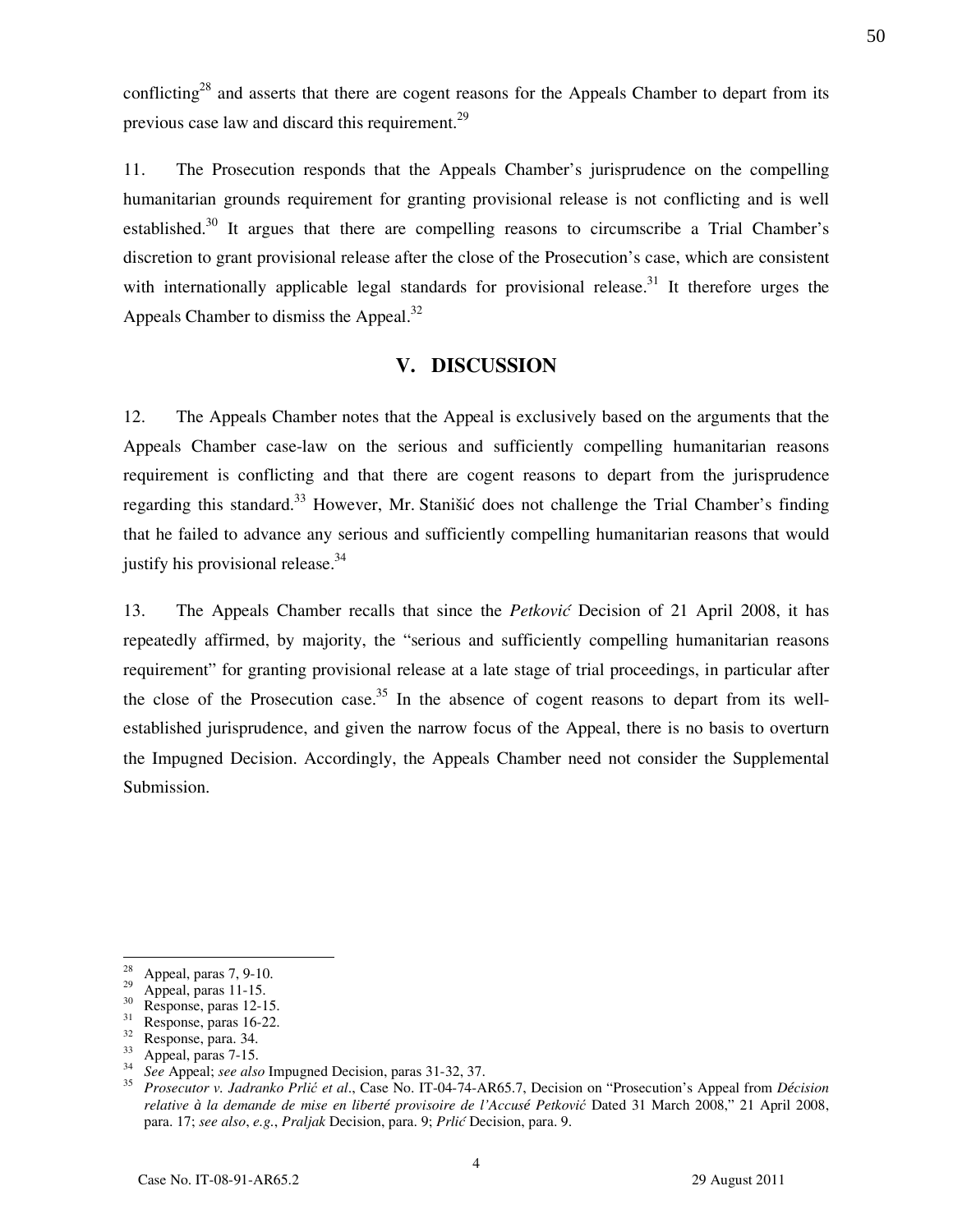## VI. DISPOSITION

14. On the basis of the foregoing, the Appeals Chamber DISMISSES the Appeal in its entirety.

Judge Robinson and Judge Güney append dissenting opinions to this decision.

Judge Liu appends a declaration to this decision.

Done in English and French, the English text being authoritative.

Dated this 29<sup>th</sup> day of August 2011, At The Hague, The Netherlands.

 $\overline{\phantom{a}}$   $\overline{\phantom{a}}$   $\overline{\phantom{a}}$   $\overline{\phantom{a}}$   $\overline{\phantom{a}}$   $\overline{\phantom{a}}$   $\overline{\phantom{a}}$   $\overline{\phantom{a}}$   $\overline{\phantom{a}}$   $\overline{\phantom{a}}$   $\overline{\phantom{a}}$   $\overline{\phantom{a}}$   $\overline{\phantom{a}}$   $\overline{\phantom{a}}$   $\overline{\phantom{a}}$   $\overline{\phantom{a}}$   $\overline{\phantom{a}}$   $\overline{\phantom{a}}$   $\overline{\$ 

Judge Patrick Robinson Presiding

[Seal of the Tribunal]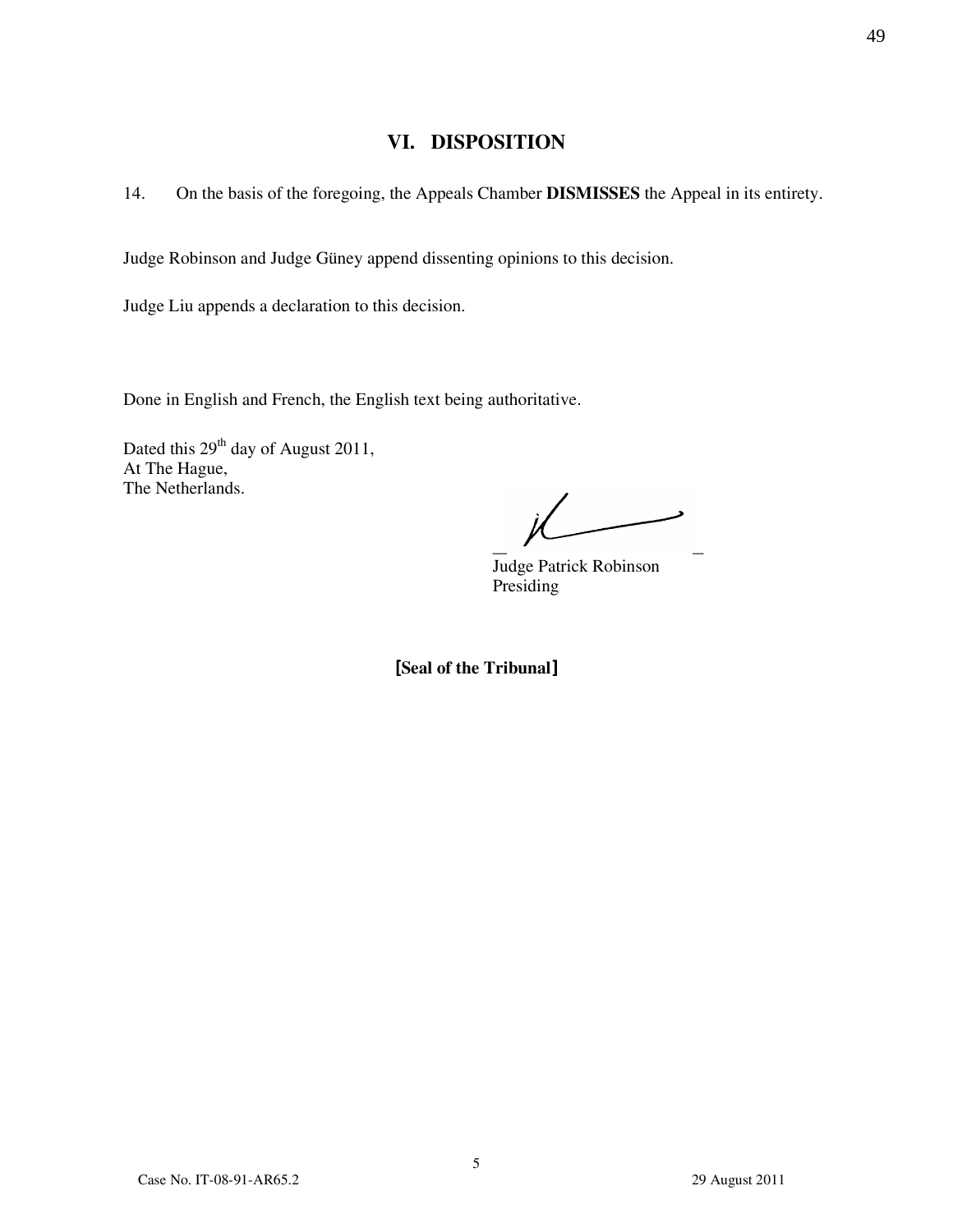## DISSENTING OPINION OF JUDGE ROBINSON

1. While the Appeals Chamber has consistently affirmed, by majority, the "serious and sufficiently compelling humanitarian reasons" requirement for granting provisional release at a late stage of trial proceedings since the *Petković* Decision of 21 April 2008,<sup>1</sup> I believe there exist, within the terms of the *Aleksovski* principle,<sup>2</sup> cogent reasons for the Appeals Chamber to depart from its decision of 21 April 2008.

2. Rule 65(B) of the Rules was adopted on 11 February 1994. In its original form, it provided:

Release may be ordered by a Trial Chamber only in exceptional circumstances, and only if it is satisfied that the accused will appear for trial and, if released, will not pose a danger to any victim, witness or other person.<sup>3</sup>

3. As is evident from the text of the Rule at that time, provisional release was an exception to the general rule of detention. Due to concerns, inter alia, about the Rule's conformity with international human rights standards which make clear that release should be the rule before a conviction, and not the exception, the "exceptional circumstances" language was removed from the text of the Rule in November 1999. $4$ 

4. On 21 April 2008, in response to an appeal by the Prosecution in the *Prlić et al.* case regarding the provisional release of the accused Milivoj Petković, the Appeals Chamber created an additional requirement for provisional release applications made at a late stage of the trial proceedings. In this decision, the Appeals Chamber held:

the development of the Tribunal's jurisprudence implies that an application for provisional release brought at a late stage of proceedings, and in particular after the close of the Prosecution's case, will only be granted when serious and sufficiently compelling humanitarian reasons exist.<sup>5</sup>

5. After the Petković Decision of 21 April 2008, Trial Chambers began explicitly requiring that accused show the existence of sufficiently compelling humanitarian circumstances to justify provisional release at an advanced stage of the proceedings, in particular after the close of the Prosecution case.<sup>6</sup> The lone exception occurred in the *Prlić et al.* case, on an appeal by the Prosecution regarding the provisional release of the accused Berislav Pušić, issued on 23 April

 $\overline{a}$ 1 Prosecutor v. Prlić et al., Case No. IT-04-74-AR65.7, Decision on "Prosecution's Appeal from D*é*cision relative *à* la demande de mise en libert*é* provisoire de l'Accus*é* Petković Dated 31 March 2008," 21 April 2008 ("Petković Decision of 21 April 2008"), para. 17, fn. 52 and references cited therein. See also, e.g., Miletić Decision, para. 7; Gotovina Decision, para. 6.

<sup>2</sup> Prosecutor v. Aleksovski, Case No. IT-95-14/1-A, Judgement, 24 March 2000, paras 107-108.

<sup>&</sup>lt;sup>3</sup> IT/32. This Rule was amended on 30 January 1995 to provide that the host country will be given the opportunity to be heard on its position regarding the potential provisional release of an accused. IT/32/Rev. 3.

<sup>4</sup> Prosecutor v. Krajišnik and Plavšić, Case No. IT-00-39 and 40-PT, Decision on Momčilo Krajišnik's Notice of Motion for Provisional Release, 8 October 2001, Dissenting Opinion of Judge Patrick Robinson ("Krajišnik Decision of 8 October 2001") paras 2, 16.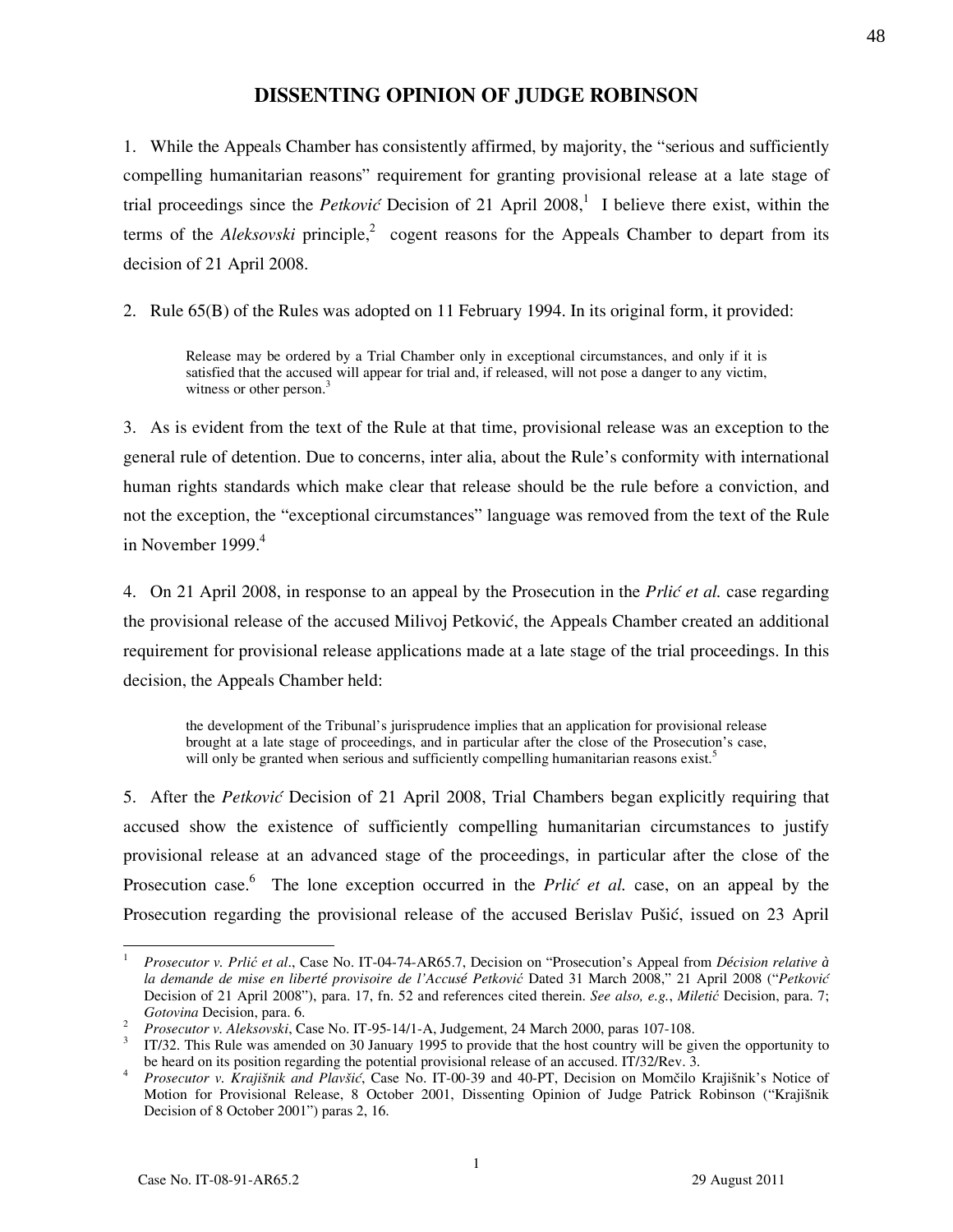2008, which held that "Rule 65(B) of the Rules does not mandate humanitarian justification for provisional release".<sup>7</sup> Instead, it found that:

if the two requirements of Rule  $65(B)$  are met, the existence of humanitarian reasons warranting release can be a salient and relevant factor in assessing whether to exercise discretion to grant provisional release.<sup>8</sup>

All cases other than this decision, however, have followed the standard articulated in the *Petković* Decision of 21 April 2008.

6. The current understanding of Rule 65(B) of the Rules is that it confers upon the Trial Chamber a discretionary power to grant provisional release, if it is satisfied that (a) the accused will appear for trial at the end of his release and (b) will not pose a danger to any victim, witness, or other person while released.

7. According to the Tribunal's jurisprudence, a Chamber retains the discretionary power not to grant provisional release even if it is satisfied as to the fulfilment of the two conditions identified in Rule 65(B) of the Rules. But there has been at least one opposing view. In the dissenting opinion in *Prosecutor v. Krajišnik et al.*, it was held that, if the two criteria in  $65(B)$  of the Rules have been met and the Trial Chamber is so satisfied, it has an obligation to grant provisional release.<sup>9</sup> That view of Rule 65(B) of the Rules is explained by the doctrine known in some common law jurisdictions as a power coupled with a duty.<sup>10</sup> That is, when a statutory or regulatory provision identifies the condition(s) for the exercise of a discretion, and that condition(s) has been fulfilled, the decision-maker, notwithstanding the use of the word "may", is required to exercise his or her discretion in favour of the beneficiary.

 $\overline{a}$ 5 Petković Decision of 21 April 2008, para. 17.

<sup>6</sup> See, e.g., Prosecutor v. Popović et al., Case No. IT-05-88-AR65.10, Decision on Radivoje Miletić's Appeal Against Decision on Miletić's Motion for Provisional Release, 19 November 2009, para. 7; Prosecutor v. Gotovina et al., Case No. IT-06-90-AR65.3, Decision on Ivan Čermak's Appeal Against Decision on his Motion for Provisional Release, 3 August 2009 (confidential); Prosecutor v. Prlić et al., Case No. IT-04-74-AR65.11, Decision on Praljak's Appeal of the Trial Chamber's 2 December 2008 Decision on Provisional Release, 17 December 2008, para. 15; Prosecutor v. Prlić et al., Case No. IT-04-74-T, Decision on Valentin Ćorić's Request for Provisional Release, 16 December 2008, para. 34; Prosecutor v. Popović et al., Case Nos. IT-05-88-AR65.4, IT-05-88-AR65.5, and IT-05-88-AR65.6, Decision on Consolidated Appeal Against Decision on Borovčanin's Motion for a Custodial Visit and Decisions on Gvero's and Miletić's Motions for Provisional Release During the Break in the Proceedings, 15 May 2008 ("Popović Decision of 15 May 2008"), para. 24; Prosecutor v. Prlić et al., Case No. IT-04-74-AR65.8, Decision on "Prosecution's Appeal from Décision relative à la demande de mise en liberté provisoire de l'Accusé Prlić Dated 7 April 2008", 25 April 2008, para. 16; Prosecutor v. Perišić, Case No. IT-04-81-T, Public Redacted Version of Decision on Mr. Perišić's Motion for Provisional Release During the Summer Recess, 15 July 2010, para. 16.

<sup>7</sup> Pušić Decision of 23 April 2008, para. 14 (emphasis added).

<sup>&</sup>lt;sup>8</sup> *Pušić* Decision of 23 April 2008, para. 14.

<sup>&</sup>lt;sup>9</sup> Krajišnik Decision of 8 October 2001.

See Karemera et al. v. Prosecutor, Case No. ICTR-98-44-AR91.2, Decision on Joseph Nzirorera's and the Prosecutor's Appeals of Decision Not to Prosecute Witness BTH for False Testimony, 16 February 2010, Dissenting Opinion of Judge Patrick Robinson, paras 15-18(confidential).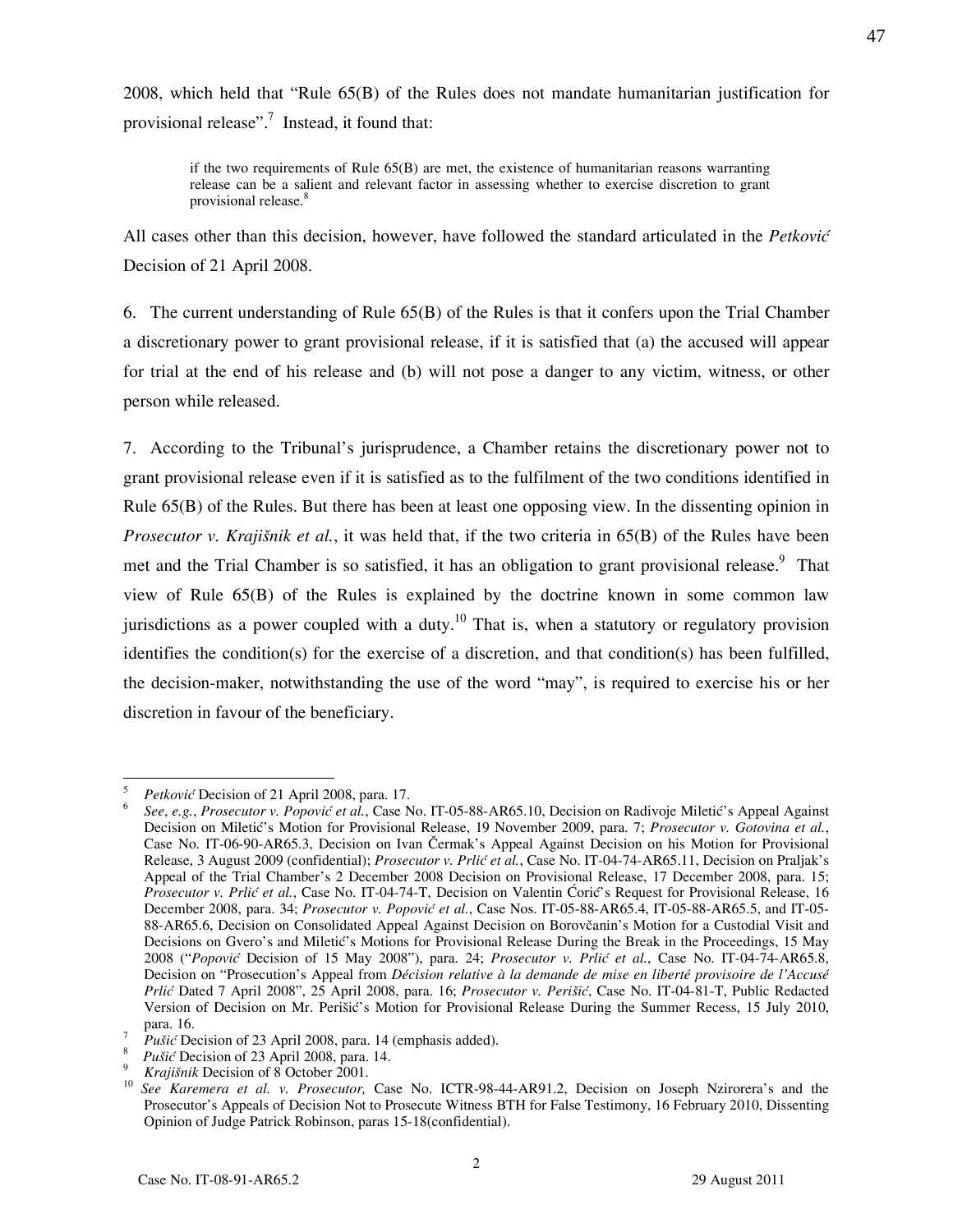8. As discussed in Justice v. Oxford (Bishop), while the word "may" in its ordinary meaning retains a discretionary quality, there are circumstances where the action that "may" be taken becomes obligatory. It stated that:

Where a power is deposited with a public officer for the purpose of being used for the benefit of persons (1) who are specifically pointed out, and (2) with regard to whom a definition is supplied by the legislature of the conditions upon which they are entitled to call for its exercise, that power ought to be exercised and the court will require it to be exercised.<sup>11</sup>

9. In the same case, Lord Blackburn noted:

Enabling words are construed as compulsory whenever the object of the power is to effectuate a legal right: and if the object of the power is to enable the donee to effectuate a legal right, then it is the duty of the donee of the power to exercise the power when those who have the right call upon him to do so. $12$ 

10. It is not necessary to decide whether Rule 65(B) of the Rules vests the Chamber with a "power coupled with a duty". What is clear however is that the presumption of innocence, coupled with the requirement in Article 9(3) of the International Covenant on Civil and Political Rights ("ICCPR"), which are both principles that reflect rules of customary international law, are factors that must influence the interpretation of the Rule. Article 9(3) provides that:

Anyone arrested or detained on a criminal charge shall be brought promptly before a judge or other officer authorized by law to exercise judicial power and shall be entitled to trial within a reasonable time or to release. It shall not be the general rule that persons awaiting trial shall be detained in custody, but release may be subject to guarantees to appear for trial, at any other stage of the judicial proceedings, and, should occasion arise, for execution of the judgement.<sup>1</sup>

11. There may be circumstances in which, although the two criteria in the Rule have been fulfilled, it would not be in the interests of justice to grant provisional release. An example would be a situation in which the Trial Chamber has information that the accused intends to destroy important documentary evidence relevant to the trial proceedings. In that case, even if a Trial Chamber is satisfied that the accused, if released, will appear for trial and will not pose a threat to victims and witnesses, it would be in the interests of the proper administration of justice to refuse an application for provisional release. In light of the history of the Rule, the elimination of the requirement of exceptional circumstances in 1999, the influence of the presumption of innocence, and the principle enunciated in the ICCPR that detention must not be the general rule, it is clear that, once the two criteria have been met, the discretionary power to nonetheless refuse an application for provisional release should only be exercised in exceptional cases where there is a strong and compelling basis for the refusal. A discretionary power must be exercised lawfully, not arbitrarily. The accused

<sup>11</sup> Julius v. Oxford (Bishop), 5 App. Cas. 214, 1880.

<sup>&</sup>lt;sup>12</sup> Cited in John S. James, *Stroud's Judicial Dictionary of Words and Phrases* ( $5<sup>th</sup>$  edition, Volume 3), 1567, 1568.

<sup>&</sup>lt;sup>13</sup> UN General Assembly, ICCPR, 16 December 1966, United Nations Treaty Series, vol. 999.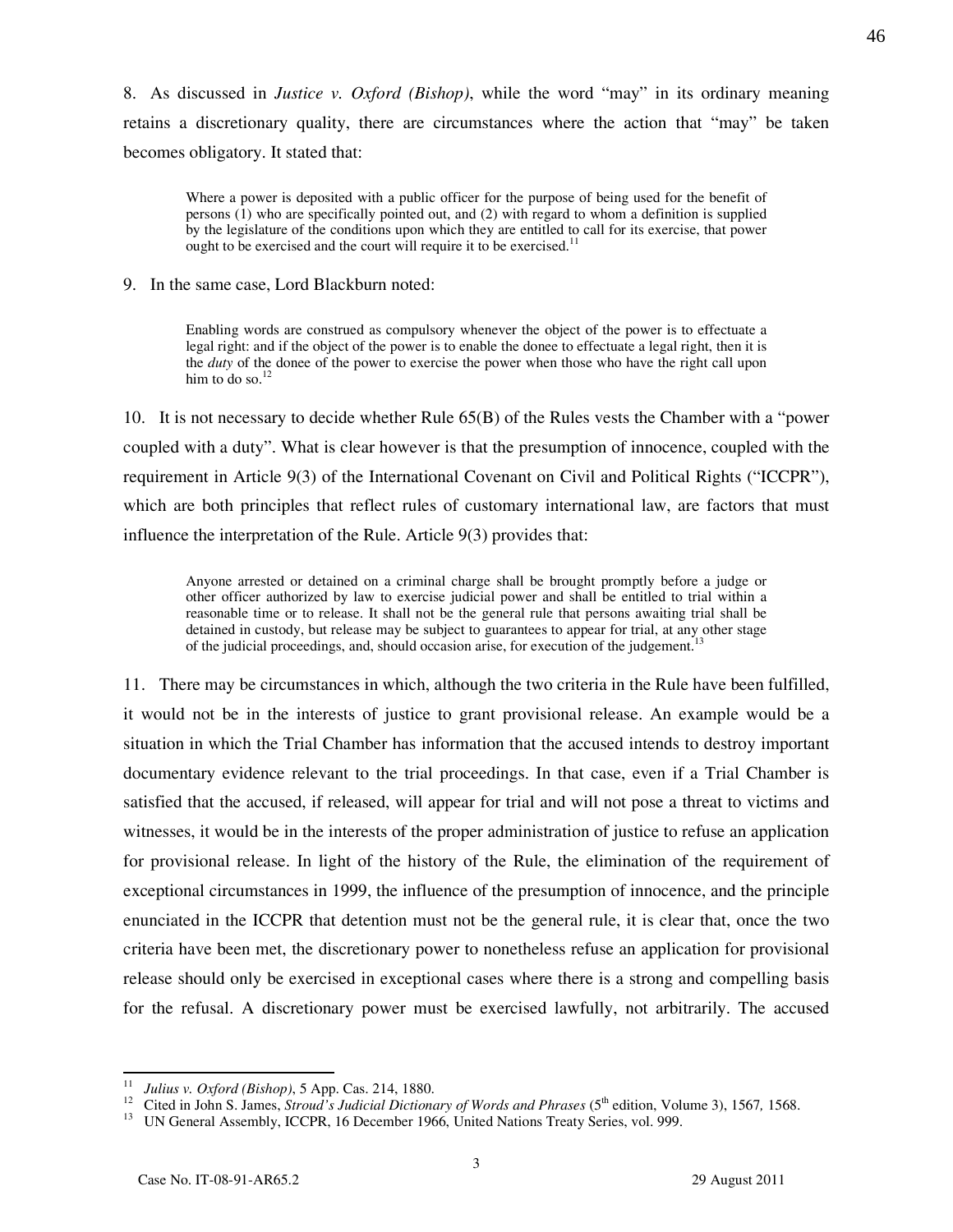enjoys the benefit of the presumption of innocence throughout the entire proceedings, no less so at the later than at the earlier stage of the trial.

12. It is appropriate to examine the precise wording of the Petković Decision of 21 April 2008. The Appeals Chamber held:

the perception that persons accused of international crimes are released, for a prolonged period of time, after a decision that a reasonable trier of fact could make a finding beyond any reasonable doubt that the accused is guilty (this being the meaning of a decision dismissing a Rule 98bis motion), could have a prejudicial effect on victims and witnesses. 14

13. The reasoning in that statement indicates that the motivating factor for that decision is the dismissal of a motion for acquittal under Rule 98 bis of the Rules. However, it is settled that the standard of proof to be met by the Prosecution so that the accused is called upon to present his Defence case is low: the Prosecution need only present evidence on the basis of which a reasonable trier of fact could, not must, convict. In fact, an accused may yet be acquitted following the dismissal of a motion for acquittal under Rule 98 bis of the Rules, and this may happen even if the Defence rests its case and calls no evidence whatsoever; that is so because the standard of proof for conviction is proof beyond reasonable doubt, whereas the standard of proof for the Defence to be called upon to present its case is much lower. The position in law is that the dismissal of a motion for acquittal under Rule 98 bis of the Rules does not place the accused any nearer to a conviction than to an acquittal.

14. The Petković Decision of 21 April 2008 is problematic in its assessment of the significance of a dismissal of a 98 bis motion. The decision attaches too much weight to a dismissal of a Rule 98 bis motion, especially in circumstances where the two requirements of Rule 65(B) of the Rules have been satisfied. Rule 98 bis of the Rules, as it originated in common law jurisdictions, was designed to prevent juries consisting of laypersons from "bring[ing] in an unjust conviction".<sup>15</sup> However, at the Tribunal, there is no jury; there is instead a Chamber of three professional trial Judges perfectly capable of sifting through evidence to determine what items could lawfully sustain a conviction and what items could not. Against that background, the Rule has far less significance at the Tribunal than it does in common law jurisdictions from which it is derived. That historical perspective is an additional reason why the dismissal of a Rule 98 bis motion should not be overvalued by drawing from it conclusions adverse to the accused. Significantly, the Rules and Procedure and Evidence of

<sup>&</sup>lt;sup>14</sup> *Petković* Decision of 21 April 2008, para. 17.<br><sup>15</sup> *Prosequiter* **15** *Slobodan Milošović*, Case **15** 

Prosecutor v. Slobodan Milošević, Case No. IT-02-54-T, Decision on Motion for Judgement on Acquittal ("Acquittal Decision"), 16 June 2004, Separate Opinion of Judge Patrick Robinson, para. 10. Cf. para. 11 of Acquittal Decision where the Trial Chamber refers to R v. Galbraith, 73 Cr. App. R. 124 (1981), at p. 127 (per Lord Lane, C.J.).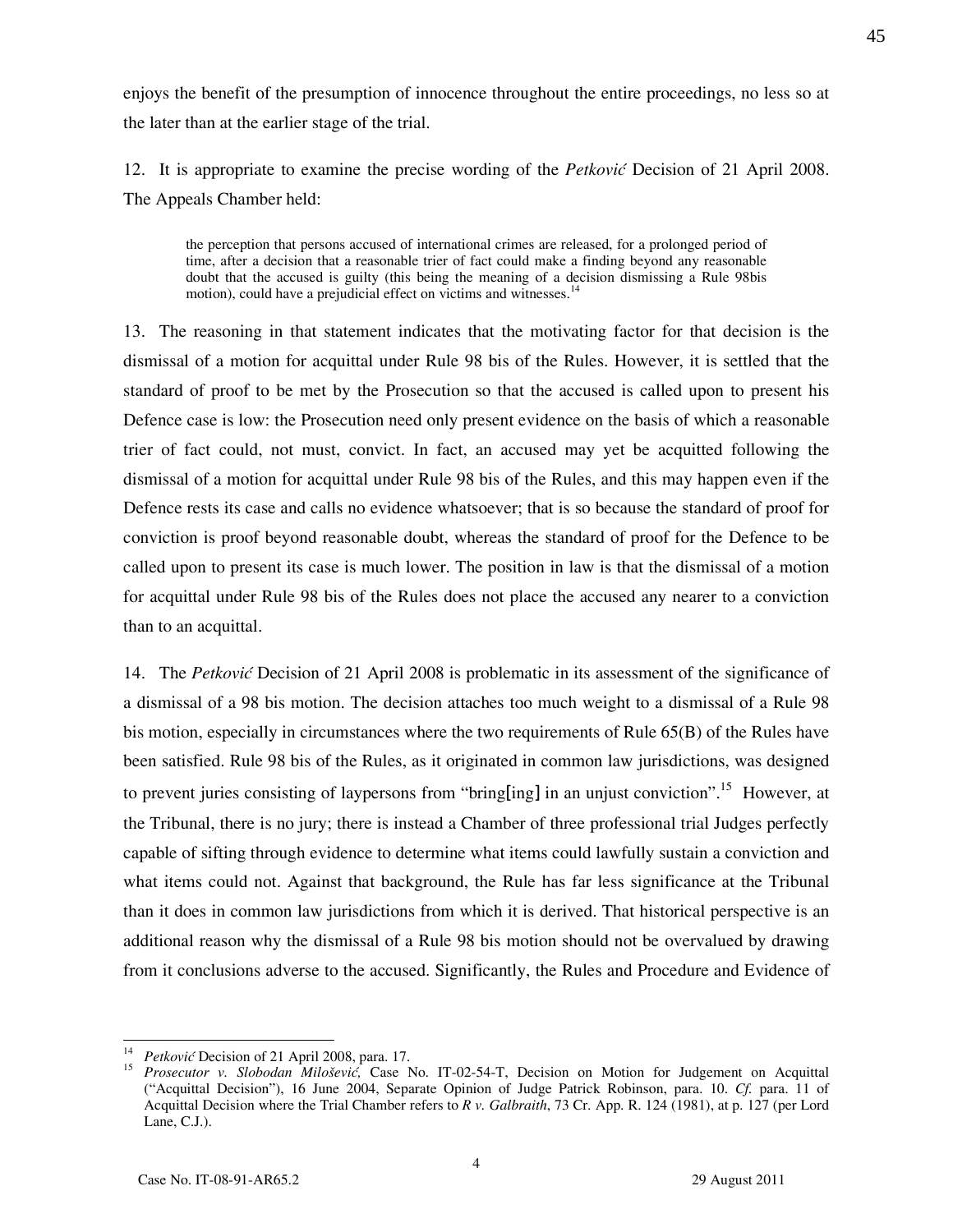the International Criminal Court ("ICC") do not provide for a procedure equivalent to Rule 98 bis of the Rules.

15. It may also be observed that a Trial Chamber which has evidence that the release of an accused could have a "prejudicial effect on victims and witnesses", as outlined in paragraph 17 of the Petković Decision of 21 April 2008, would be properly exercising its discretion under Rule 65(B) of the Rules if it refused an application for provisional release made at any stage of the trial on that ground, because such a refusal would be covered by the second limb of the Rule. Indeed, it would be an improper exercise of the discretionary power to grant provisional release in those circumstances.

16. The effect of the requirement that provisional release will only be granted at a late stage of the proceedings when "serious and sufficiently compelling humanitarian circumstances exist" is to effectively take the Tribunal back to the pre-1999 situation where provisional release was only granted in exceptional circumstances. There is no warrant for such a step, particularly where the Trial Chamber is satisfied that, if released, the accused will turn up for trial and not pose a threat to victims and witnesses.

17. Additionally, the criterion of "serious and sufficiently compelling humanitarian reasons" is substantially close to the third criterion of Rule 65(I) of the Rules for granting provisional release to convicted persons whose appeals are pending; this provision, in addition to the other two criteria, requires "special circumstances" to exist that warrant such a release. While it is appropriate to insist on that requirement for convicted persons, it would not be proper to have the same requirement in relation to an accused person. That is so because, while a convicted person no longer enjoys the benefit of the presumption of innocence, an accused person does. Although the formulation "serious and sufficiently compelling humanitarian reasons" is different in wording from the formulation "special circumstances", it would seem that their effect or meaning is very much the same, that is, provisional release will only be granted for an accused at a late stage in the proceedings or to a convicted person in exceptional or special cases. Regrettably, there is an appearance of a conflation of two criteria that should be kept separate.

18. An application for provisional release that is made after the close of the Prosecution's case, following the dismissal of a Rule 98 bis motion for acquittal, should be considered in the same way as an application made at any other stage of the trial. That is, the Trial Chamber will examine the submissions of the parties and the relevant evidence and decide whether it is satisfied that, if released, the accused will turn up for trial and not pose a threat to victims, witnesses, or any other person. If the Trial Chamber determines that it is so satisfied, it may yet conclude that provisional release is not warranted if there are strong and compelling grounds for the refusal.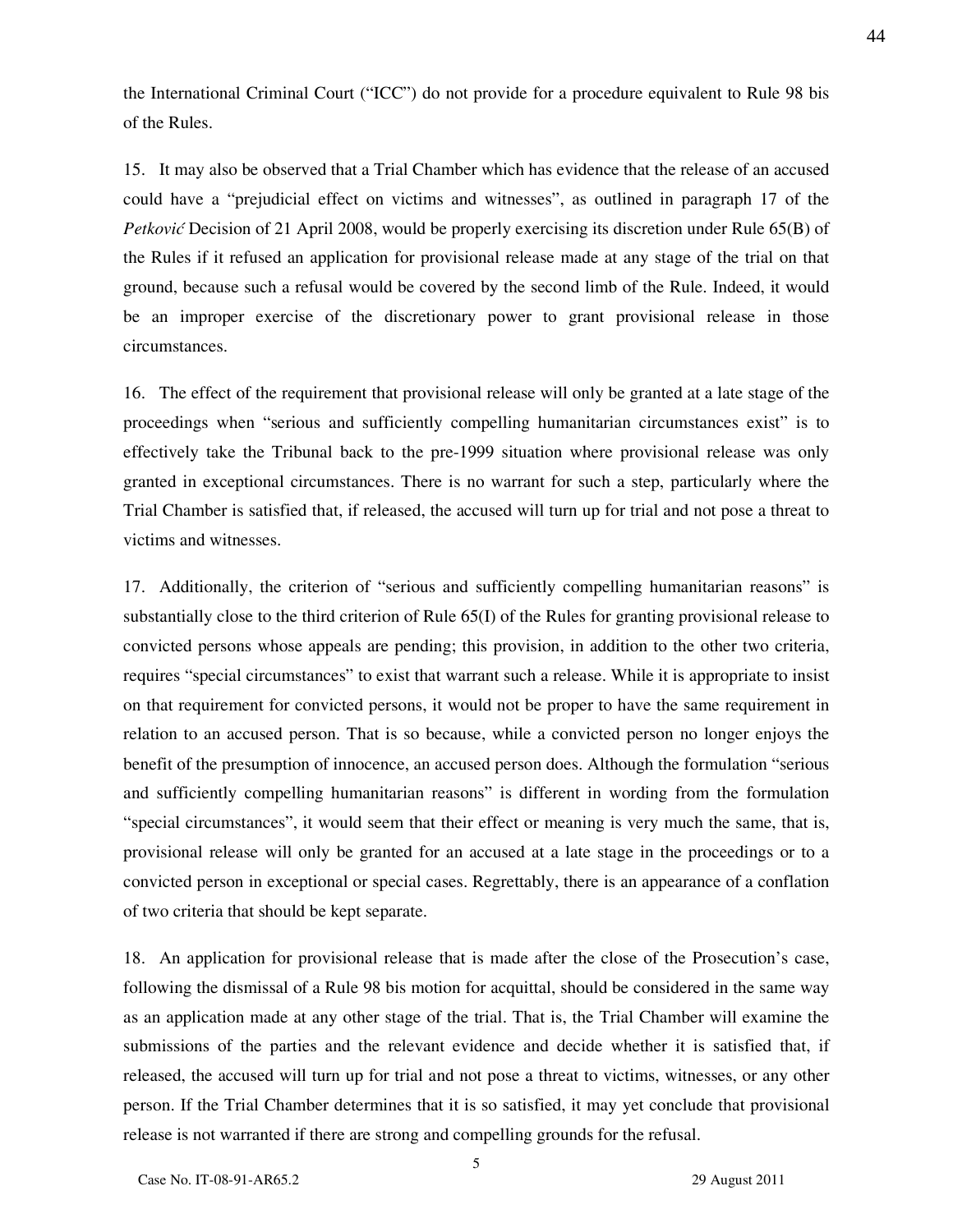19. In light of the foregoing, there exist, within the terms of the Aleksovski principle, cogent reasons for the Appeals Chamber to depart from its decision of 21 April 2008.<sup>16</sup> Consequently, I would have reversed the Impugned Decision and remitted the matter to the Trial Chamber.

Dated this 29<sup>th</sup> day of August 2011, At The Hague, The Netherlands.

 $\frac{1}{\sqrt{1-\frac{1}{2}}}$ 

Judge Patrick Robinson

[Seal of the Tribunal]

 $\frac{1}{16}$ Prosecutor v. Aleksovski, Case No. IT-95-14/1-A, Judgement, 24 March 2000, paras 107-108.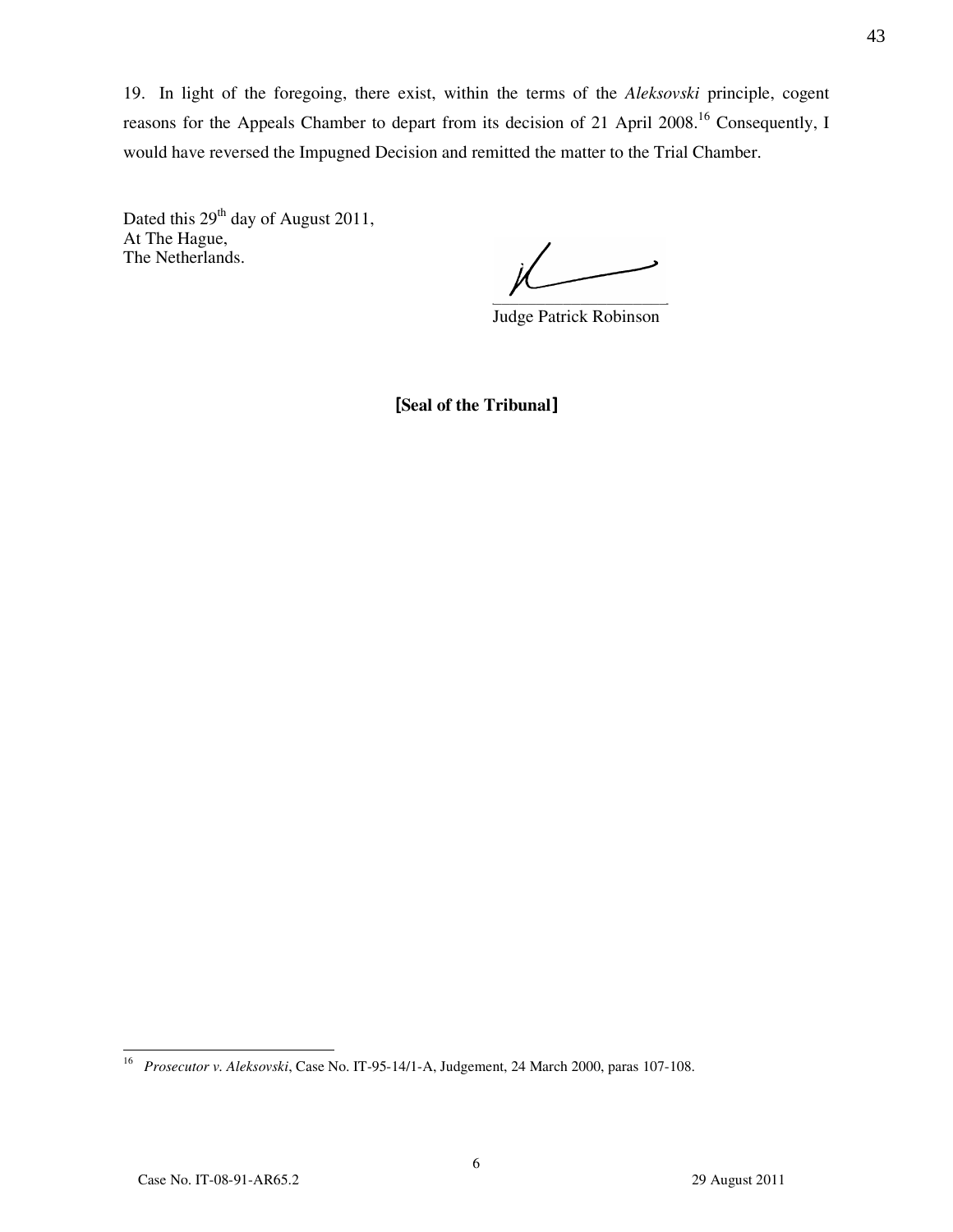# DISSENTING OPINION OF JUDGE GÜNEY

1. I reiterate my position against the jurisprudence requiring an accused to show "compelling humanitarian reasons" in order to be granted provisional release after a Rule 98 bis decision ("the Additional Criterion").<sup>1</sup> However, the issue before us in the instant case is whether there are "cogent reasons" to depart from the jurisprudence requiring the Additional Criterion that was established in the Petković Decision of 21 April 2008. Indeed, although I do not consider this jurisprudence to be "well-established" but rather controversial, it remains a judicial precedent. $<sup>2</sup>$ </sup>

#### B. The Applicable Law on Precedents

2. The Statute of this Tribunal is silent on the issue of precedent. In the Aleksovski Appeal Judgement, the Appeals Chamber analyzed the current trends of the application of this principle in both civil law and common law countries, and took into account the jurisprudence of other international courts. It specifically cited this excerpt of the Cossey case of the European Court of Human Rights:

 $\overline{a}$ 

<sup>&</sup>lt;sup>1</sup> Prosecutor v. Prlić et al., Case No. IT-04-74-AR65.25, Decision on Slobodan Praljak's Appeal Against Decision on his Motion for Provisional Release, 10 June 2011, Dissenting Opinion of Judge Güney; Prosecutor v. Prlić et al.,Case No. IT-04-74-AR65.24, Decsion on Jadranko Prlić's Appeal Against the Trial Chamber Decision on his Motion for Provisional Release, 8 June 2011, Partially Dissenting Opinion of Judge Güney ("8 June 2011 Prlić Decision"); Prosecutor v. Stanisić & Simatović, Case No. IT-03-69-AR65.7, Decision on Franko Simatović appeal Against the Decision Denying his Urgent Request for Provisional Release, 23 May 2011, Dissenting Opinion of Judge Güney ("Simatović Decision"); Prosecutor v. Vujadin Popović et al., Case No. IT-05-88-AR65.11, Decision on Prosecution's Appeal Against Decision on Gvero's Further Motion for Provisional Release, 25 January 2010 (confidential, "Gvero Decision of 25 January 2010"), Joint Dissenting Opinion of Judges Güney and Liu; Prosecutor v. Jadranko Prlić et al., Case No. IT-04-74-AR65.19, Decision on Prosecution's Appeal of the Trial Chamber's Decision to Provisionally Release Accused Praljak, 17 December 2009 (confidential), Partly Dissenting Opinion of Judge Güney; *Prosecutor v.* Vujadin Popović et al., Case No. IT-05-88-AR65.10, Decision on Radivoje Miletić's Appeal Against Decision on Miletić's Motion for Provisional Release, 19 November 2009 (confidential, "Miletić Decision of 19 November 2009"), Joint Dissenting Opinion of Judges Güney and Liu ("*Miletić* Joint Dissenting Opinion"); Prosecutor v. Ante Gotovina et al., Case No. IT-06-90-AR65.3, Decision on Ivan Čermak's Appeal Against Decision on his Motion for Provisional Release, 3 August 2009 (confidential, "Čermak Decision of 3 August 2009"), Partly Dissenting Opinion of Judges Güney and Liu; Prosecutor v. Jadranko Prlić et al., Case No. IT-04-74-AR65.16, Decision on Prosecution's Appeal Against Decision on Pušić's Motion for Provisional Release, 20 July 2009 (confidential), Opinion Dissidente du Juge Güney; Prosecutor v. Vujadin Popović et al, Case No IT-05-88-AR65.8, Decision on Prosecution's Appeal Against Decision on Gvero's Motion for Provisional Release, 20 July 2009, Opinion Dissidente du juge Güney; *Prosecutor v.* Jadranko Prlić et al., Case No IT-04-74-AR65.14, Decison on Jadranko Prlić's Appeal Against the Décision Relative à la Demande de Mise en Liberté Provisoire de l'Accusé Prlić, 9 April 2009, 5 June 2009, Partly Dissenting Opinion of Judge Güney; Prosecutor v. Jadranko Prlić et al., Case No IT-04-74-AR65.7, Decision on "Prosecution's Appeal from Décision Relative à la Demande de Mise en Liberté Provisoire de l'Accusé Petković Dated 31 March 2008", 21 April 2008 ("Petković Decision of 21 April 2008"), Partly Dissenting Opinion of Judge Güney; Prosecutor v. Jadranko Prlić et al., Case No IT-04-74-AR65.8, Decision on "Prosecution's Appeal from Décision Relative à la Demande de Mise en Liberté Provisoire de l'Accusé Prlić Dated 7 April 2008", 25 April 2008, Partly Dissenting Opinion of Judge Güney; Prosecutor v. Jadranko Prlić et al., Case No IT-04-74-AR65.6, Reasons for Decision on "Prosecution's Urgent Appeal Against Décision Décision Relative à la Demande de Mise en Liberté Provisoire de l'Accusé Pušić Issued on 14 April 2008", 23 April 2008; Prosecutor v. Vujadin Popović et al, Case No IT-05-88-AR65.4, Decision on Consolidated Appeal Against Decision on Borovčanin's Motion for a Custodial Visit and Decisions on Gvero's and Miletić's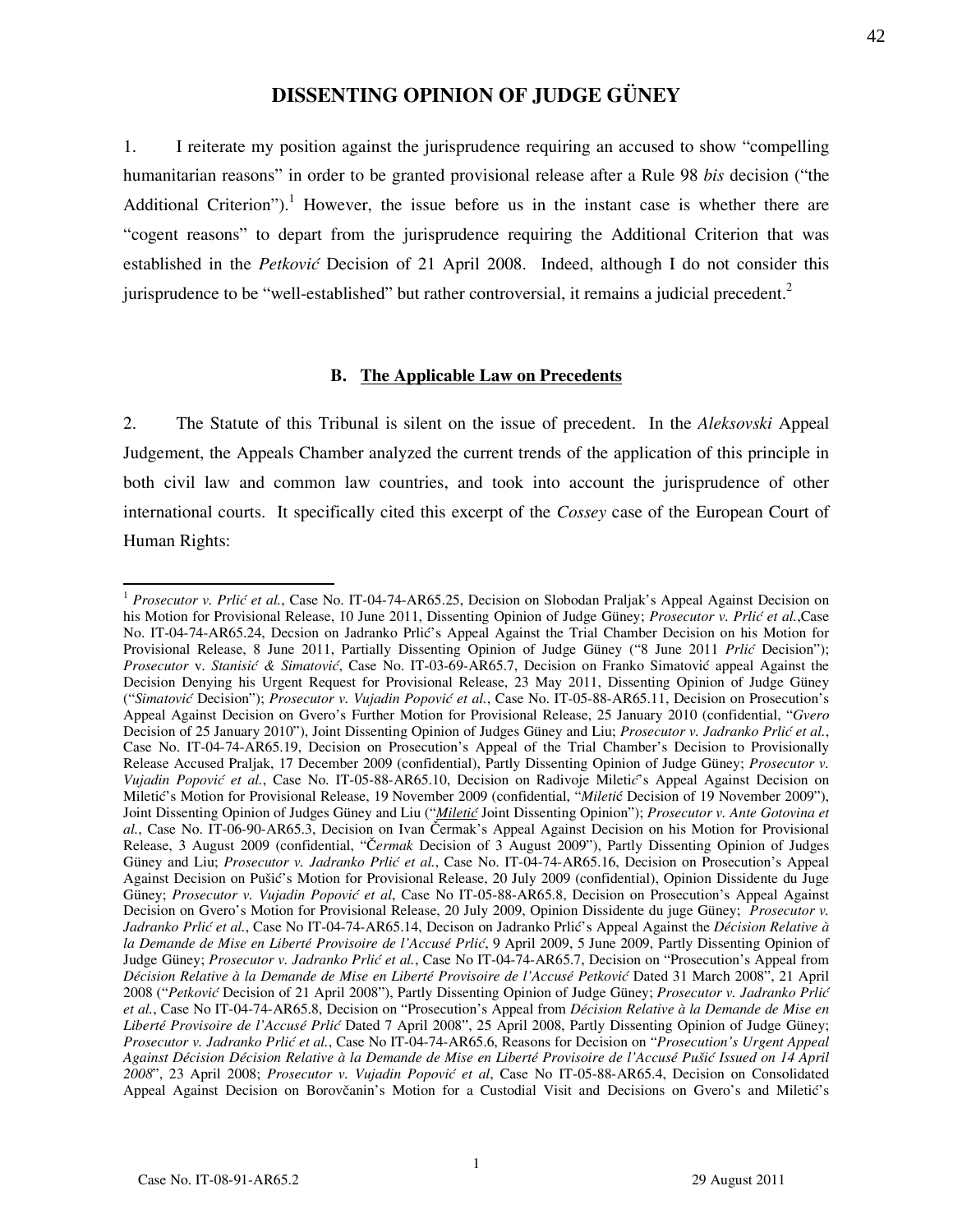It is true that … the Court is not bound by its previous judgements … However, it usually follows and applies its own precedents, such a course being in the interests of legal certainty and the orderly development of the Convention cas-law. Nevertheless, this would not prevent the Court from departing from an earlier decision if it was persuaded that there were **cogent reasons** for  $\omega$ *doing so.*<sup>3</sup>

 3. The Appeals Chamber then concluded that it "should follow its previous decisions, but should be free to depart from them for **cogent reasons** in the interests of justice [emphasis added]."<sup>4</sup> This ratio decidendi was applied by the International Criminal Tribunal for Rwanda in the Semanza case.<sup>5</sup>

4. I note the declaration of Judge Hunt appended to the Aleksovski Appeal Judgement on this point. Judge Hunt agreed with the principle articulated in the Appeal Judgement, but elaborated on the reasoning and specified that "a departure from a previous decision is justified only when the interest of justice requires it".<sup>6</sup> He also opined that the solution of the balance between certainty and flexibility is not to be found in other (non-criminal) international courts or in domestic practices.<sup>7</sup> He further specified that the need for certainty commands that a specific bench at a particular time should never disregard a previous decision simply because its members disagree with it.<sup>8</sup> Judge Shahabuddeen also specified that Appeals Chamber was adopting a "practice" not a "legal requirement" and that "the decision does not appear to rest on that doctrine [of *stare decisis*]".<sup>9</sup>

5. In relation to the effect of domestic or international decisions upon this Tribunal, the Trial Chamber, presided by Judge Cassesse in the Kupreškić case, interestingly stated:

Hence, generally speaking, and subject to the binding force of decisions of the Tribunal's Appeals Chamber upon the Trial Chambers, the International Tribunal cannot uphold the doctrine of binding precedent (*stare decisis*) adhered to in common law countries. [...] Plainly, in this case prior judicial decisions may persuade the court that they took the correct approach, but they do not compel this conclusion by the sheer force of their precedential weight. Thus it can be said that the Justinian maxim whereby courts must adjudicate on the strength of the law, not of cases (non

 $\overline{a}$ 

Motions for Provisional Release During the Break in the Proceedings, 15 May 2008, Partly Dissenting Opinion of Judges Liu et Güney.

 $2 \text{ T}$  explained my position my dissenting opinions on this issue in the 8 June 2011 Prlić Decision.

<sup>&</sup>lt;sup>3</sup> European Court of Human Rights, Cossey Judgement of 27 September 1990, Series A, vol. 184, para. 35.

<sup>&</sup>lt;sup>4</sup> Prosecutor v. Zlatko Aleksovski, Case No. IT-95-14/1, Appeals Judgement, 24 March 2000 ("Aleksovski Appeals Judgement"), paras. 107-108.

<sup>5</sup> Prosecutor v. Laurent Semanza, Case No. ICTR 97-20, Decision, 31 May 2000 ("Semanza Decision"), para. 92.

<sup>&</sup>lt;sup>6</sup> Aleksovski Appeals Judgement, Declaration of Judge David Hunt, para. 8.

 $^7$  *Ibid*, para. 7.

 $8$  Ibid, para. 8. I note on this issue the Declaration of Judge Liu appended to this decision, para. 2. See also Fitzleet Estates Ltd. v. Cherry (Inspector of Taxes, [1977] 3 All ER 996, 999, where the House of Lords stated: "Nothing could be more undesirable, in fact, than to permit litigants, after a decision has been given by this House with all appearance of finality, to return to this House in the hope that a differently constituted committee might be persuaded to take the view which its predecessors rejected…".

<sup>&</sup>lt;sup>9</sup> Judge Shahabuddeen's Separate Opinion in the Semanza Decision, para. 17.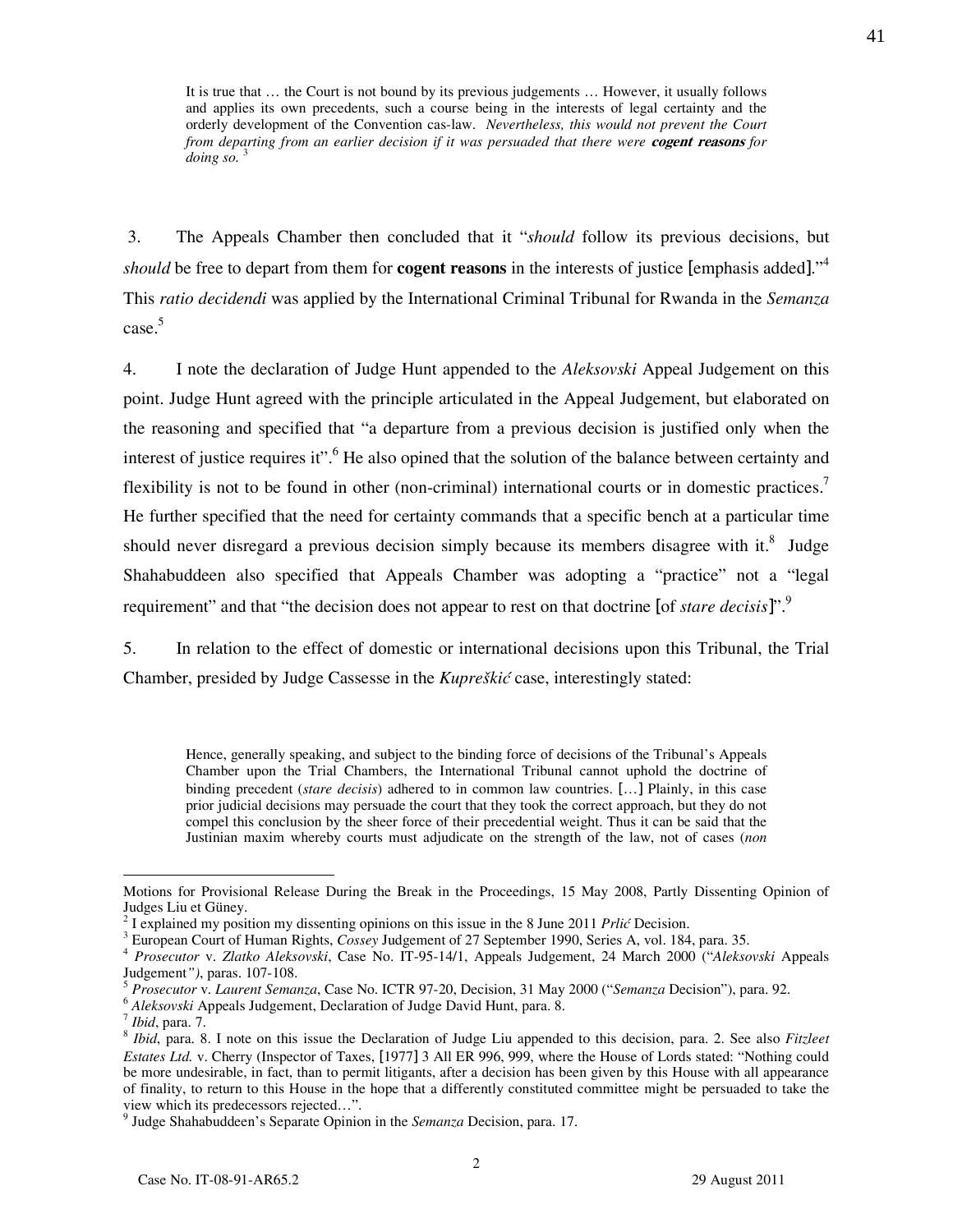exemplis, sed legibus iudicandum) also applies to the Tribunal as to other international criminal courts.  $<sup>10</sup>$ </sup>

6. On the issue of balancing predictability with flexibility, I note Judge Tanaka's Separate Opinion in the *Barcelona Traction (Preliminary Objections)* case in which he opined that, although he agrees with the principle of precedent, he stated that "the formal authority of the Court's decision must not be maintained to the detriment of its substantive authority."<sup>11</sup>

### C. Discussion

7. It is apparent that the practice adopted in the Aleksovski case is not a direct importation of the common law corresponding principle of stare decisis, it is therefore difficult to follow the guidelines issued by the common law jurisdictions on this issue. However, I agree that a Chamber should not lightly overturn its precedent, even if a majority on a particular bench does not agree with the precedent.

8. The applicable law on this issue of precedent offers very little explanation as to the definition as to what would constitute "cogent reasons" and in which circumstances. However, it seems that the principle of "in the interests of justice" offers a reliable platform to serve as a basis to depart from jurisprudence. It also occurs to me that "the form" should not have precedence on the substance, so that a violation of a fundamental right should not be overlooked for the sake of preserving a practice.

9. I also believe that the principle put forward by the majority as the Additional Criterion does not find any root in customary international law. In addition, I can see no attempt from the majority to legitimate its decision to add this criterion or to ensure that this requirement observes international standards. Finally, it is also notable that the majority did not articulate "cogent reasons" to depart from the previously established jurisprudence. Consequently, although this *ratio* decidendi of "compelling humanitarian reasons" has been repeated on several occasions since the Petković 21 April 2008 Decision by a majority of the Appeals Chamber, I do not consider the value of this precedent to be strong, for lack of reasoning and lack of support in international customary law.

10. Furthermore, Rule 6 (A) of the Rules of Evidence and Procedure ("Rules") requires the approval of ten permanent judges for a change in the Rules to be adopted. It is quite compelling to observe that should a proposition reach the Rules Committee today to amend Rule 65 (B) in order

<sup>&</sup>lt;sup>10</sup> Prosecutor v. Zoran Kupreškić et al., Case No. IT-95-16-T, Judgement, 14 January 2000, para. 540.

<sup>&</sup>lt;sup>11</sup> Barcelona Traction, Light and Power Company, Limited, Preliminary Objections, Judgement, ICJ Reports 1964, p. 65 of Judge Tanaka Separate Opinion.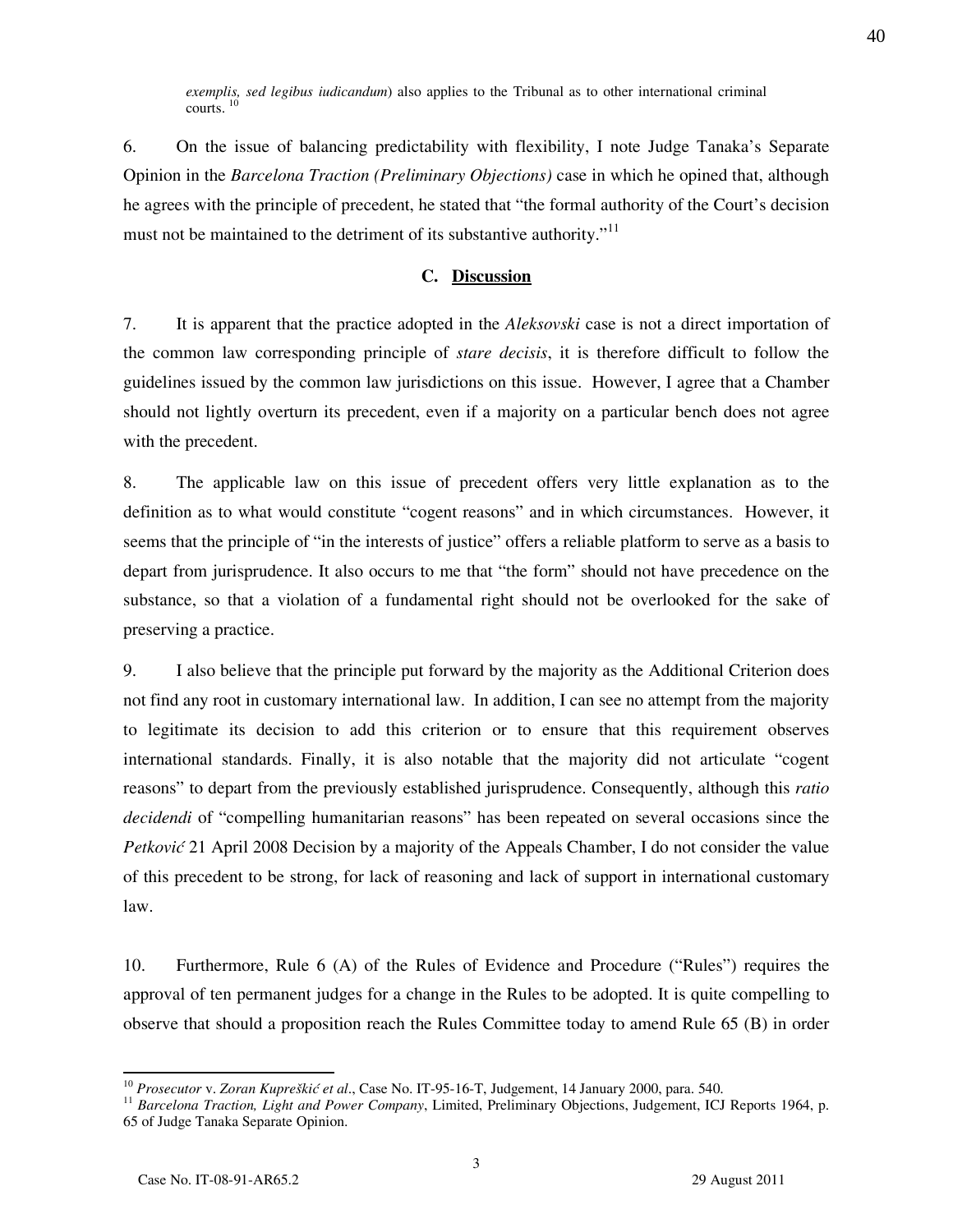to insert the Additional Criterion, it would likely not find sufficient support to operate the proposed amendment. Indeed, out of fifteen permanent judges of the Tribunal, seven of them have already voiced their disapproval of such requirement. $^{12}$ 

 $\overline{a}$  $12$  Prosecutor v. Stanišic and Simatović, Case No. IT-03-69-AR65.8, Decision on Defence Appeal of the Trial Chamber's Decision on Stanišić Defence Request for Provisional Release during Summer Recess, 4 August 2011 (Confidential) ( Stanišić 4 Ausgut 2011 Decision), Judge O-Gon Kwon; Prosecutor v. Prlić et al., Case No. IT-04-74-T, Decision on Slobodan Praljak's Motion for Provisional Release, 21 April 2011, (Prajlak 21 April 2011 Decision) Judge Jean-Claude Antonetti; Prosecutor v. Stanišic and Župljanin, Case No. IT-08-91-T, Decision Denying Mićo Stanišić's Request for Provisional Release during the Upcoming Summer Court Recess, 29 June 2011 ("Stanišić 29 June 2011 Decision"), Judges Hall, Delvoie and Harhoff; Prosecutor v. Krajišnik and Plavšić, Case No. IT-00-39 and 40-PT, Decision on Momčilo Krajišnik's Notice of Motion for Provisional Release, 8 October 2001, Dissenting Opinion of Judge Patrick Robinson; Prosecutor v. Gotovina et al., Case No. IT-06-90-AR65.3, Decision on Ivan Čermak's Appeal against Decision on his Motion for Provisional Release, 3 August 2009 (Confidential), Partly dissenting Opinion of Judges Güney and Liu.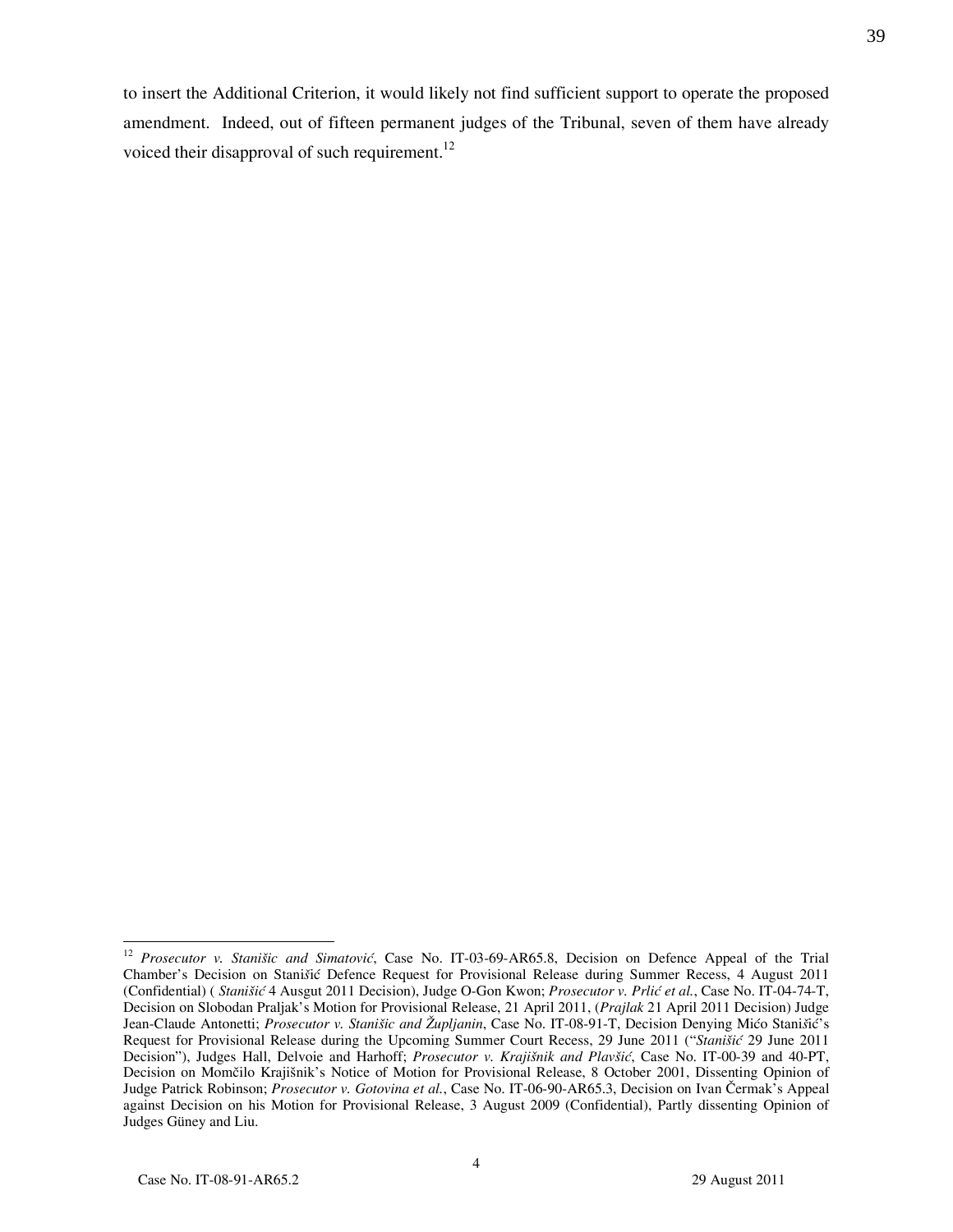11. I also observe that those opposed to the application of the criterion to demonstrate compelling humanitarian reasons based their reasoning on, *inter alia*, on the argument that the criterion is *ultra vires* and that it undermines the presumption of innocence.<sup>13</sup> In the current state in which this controversial jurisprudence prevails, I am unable to agree with prioritizing the practice of precedents over the potential violation of a fundamental human right. I therefore conclude that (i) there are cogent reasons in the interest of justice to depart from the precedent of the 21 April 2008, (ii) the Impugned Decision should be reversed and (iii) remitted to the Trial Chamber.

 $\frac{1}{2}$ 

Judge Mehmet Güney

On this  $29<sup>th</sup>$  day of August 2011,

At The Hague, the Netherlands.

[Seal of the Tribunal]

 $\overline{a}$ 

<sup>&</sup>lt;sup>13</sup> Dissenting Opinion of Judge Patrick Robinson, paras. 11-15; see, for instance, Miletić Joint dissenting Opinion of Judges Liu and Güney; Stanišić 29 June 2011 Decision, paras. 17, 19, 22, Judges Hall, Delvoie and Harhoff; Prajlak 21 April 2011 Decision, paras. 28-36, Judges Antonetti, Prandler, and Trechsel; Stanišić 4 Ausgut 2011 Decision, paras., 11-14, Judge Kwon acted as duty judge.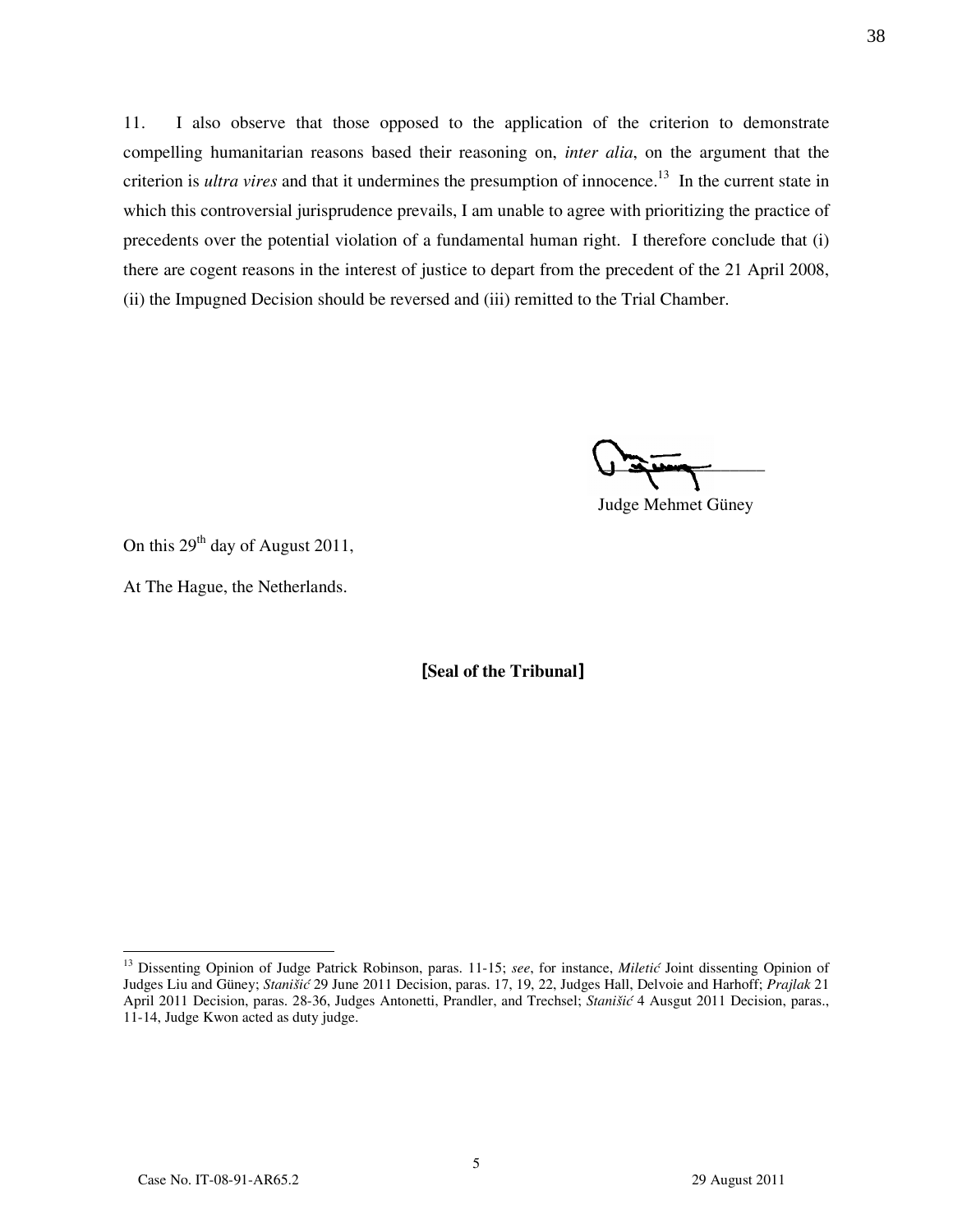### DECLARATION OF JUDGE LIU

1. While I accept the outcome of this decision, my position with respect to Rule 65(B) of the Tribunal's Rules of Procedure and Evidence ("Rules") remains unchanged. As I have previously indicated, I fundamentally disagree with the requirement of the governing jurisprudence that any application for provisional release made after the Rule 98bis stage of trial proceedings "should only be granted when serious and sufficiently compelling humanitarian reasons exist."<sup>1</sup> In my view, the imposition of this additional requirement of "serious and sufficiently compelling humanitarian reasons" to the two criteria listed under Rule  $65(B)$  of the Rules<sup>2</sup> undermines the continuing presumption of innocence and fetters the discretion of the Trial Chamber. Moreover, this requirement represents an *ultra vires* extension of the Rules, imposing a further pre-requisite to grant provisional release which is neither provided for nor implied by the Rules.

2. Notwithstanding my well-documented antipathy towards the case law in this regard, I consider that the "compelling humanitarian circumstances" requirement has become an established part of the Tribunal's jurisprudence.<sup>3</sup> In my view, the force of precedent should not be lightly disturbed. Therefore, while there may, technically, be a majority in this case in favour of departing from the "compelling humanitarian circumstances" requirement, absent a clear consensus in the Appeals Chamber as a whole, I defer to the outcome of this decision. A radical departure from case law, particularly on a contentious point such as this, should not be predicated on the chance composition of a bench. $4$ 

 $\overline{a}$ 

See, e.g., Prosecutor v. Vujadin Popović et al., Case No. IT-05-88-AR65.10, Decision on Radivoje Miletić's Appeal Against Decision on Miletić's Motion for Provisional Release, 19 November 2009 ("Miletić Decision"), Joint Dissenting Opinion of Judges Güney and Liu; Prosecutor v. Ante Gotovina et al., Case No. IT-06-90-AR65.3, Decision on Ivan Čermak's Appeal Against Decision on his Motion for Provisional Release, 3 August 2009 (confidential) ("Čermak Decision"), Partly Dissenting Opinion of Judges Güney and Liu; Prosecutor v. Vujadin Popović et al., Case No IT-05-88-AR65.4, Decision on Consolidated Appeal Against Decision on Borovčanin's Motion for a Custodial Visit and Decisions on Gvero's and Miletić's Motions for Provisional Release During the Break in the Proceedings, 15 May 2008, Partially Dissenting Opinion of Judge Liu. See also Édouard Karemera et al. v. The Prosecutor, Case No. ICTR-98-44-AR65, Decision on Matthieu Ngirumpatse's Appeal Against Decision on Remand on Provisional Release, 8 December 2009, Dissenting Opinion of Judge Liu Daqun.

<sup>2</sup> Rules of Procedure and Evidence of the Tribunal, as amended on 22 July 2009.

<sup>3</sup> See, e.g., Prosecutor v. Jadranko Prlić et al., Case No. IT-04-74-AR65.25, Decision on Slobodan Praljak's Appeal Against Decision on His Motion for Provisional Release, 10 June 2011, para. 6; Prosecutor v. Jadranko Prlić et al., Case No. IT-04-74-AR65.24, Decision on Jadranko Prlić's Appeal Against the Trial Chamber Decision on His Motion for Provisional Release, 8 June 2011, para. 6; Miletić Decision, para. 7; Čermak Decision, para. 6; Prosecutor v. Jadranko Prlić et al., Case No. IT-04-74-AR65.14, Decision on Jadranko Prlić's Appeal Against the Décision relative à la demande de mise en liberté provisoire de l'accusé Prlić, 9 April 2009, 5 June 2009, para. 8; Prosecutor v. Jadranko Prlić et al., Case No. IT-04-74-AR65.7, Decision on "Prosecution's Appeal from D*é*cision relative *à* la demande de mise en libert*é* provisoire de l'Accus*é* Petković Dated 31 March 2008," 21 April 2008, para. 17.

<sup>4</sup> Cf. Prosecutor v. Naser Orić, Case No. IT-03-68-A, Judgement, 3 July 2008, Declaration of Judge Shahabuddeen, para. 15.